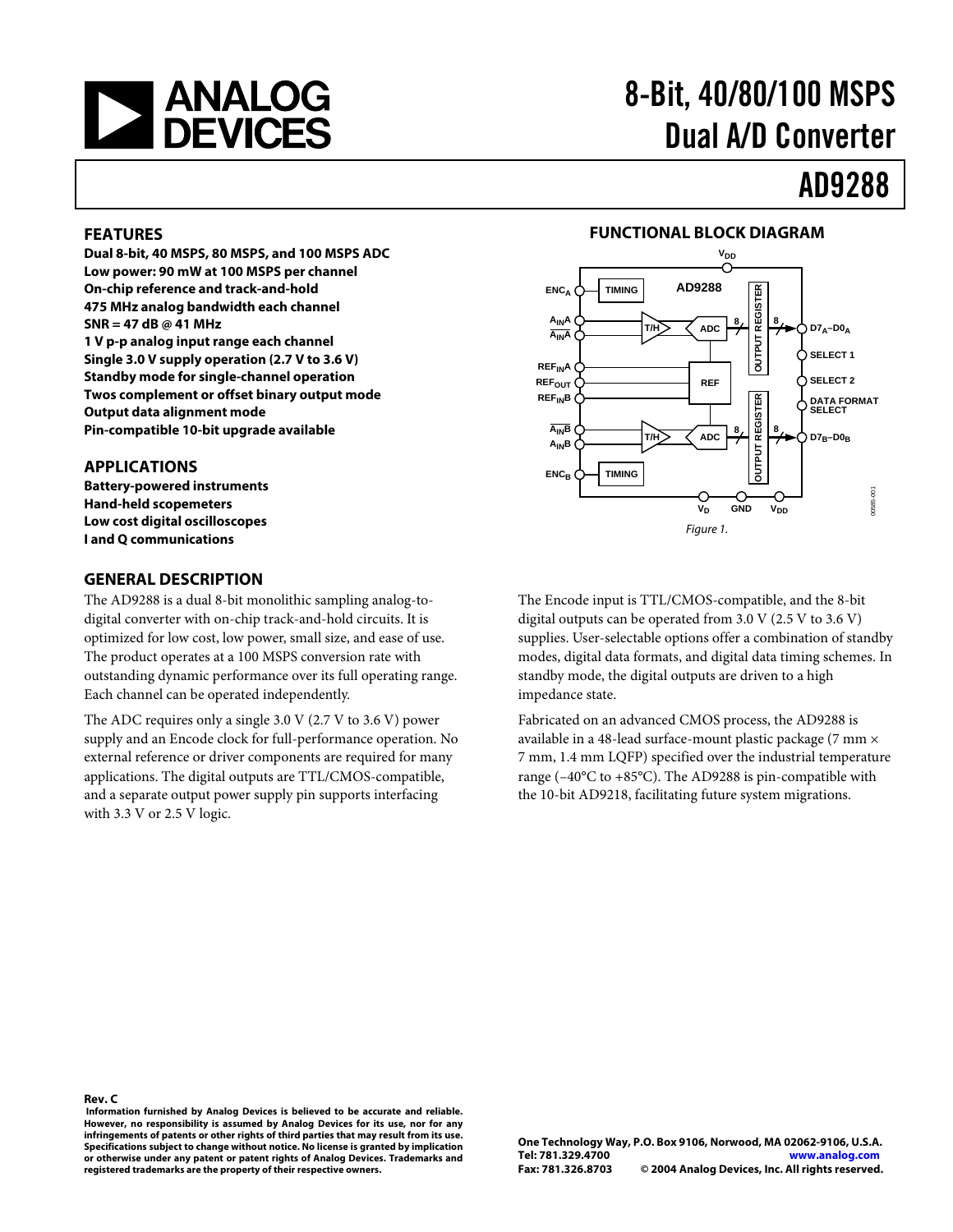## **TABLE OF CONTENTS**

| Pin Configuration and Function Descriptions 8 |  |
|-----------------------------------------------|--|
|                                               |  |
|                                               |  |
|                                               |  |
|                                               |  |
|                                               |  |
|                                               |  |
|                                               |  |
|                                               |  |
|                                               |  |

### **REVISION HISTORY**

#### 12/04—Rev. B to Rev. C

| $2/02$ —Rev. A to Rev. B |  |
|--------------------------|--|
|                          |  |

#### $1/01$ —Rev. 0 to Rev. A

2/99-Revision 0: Initial Version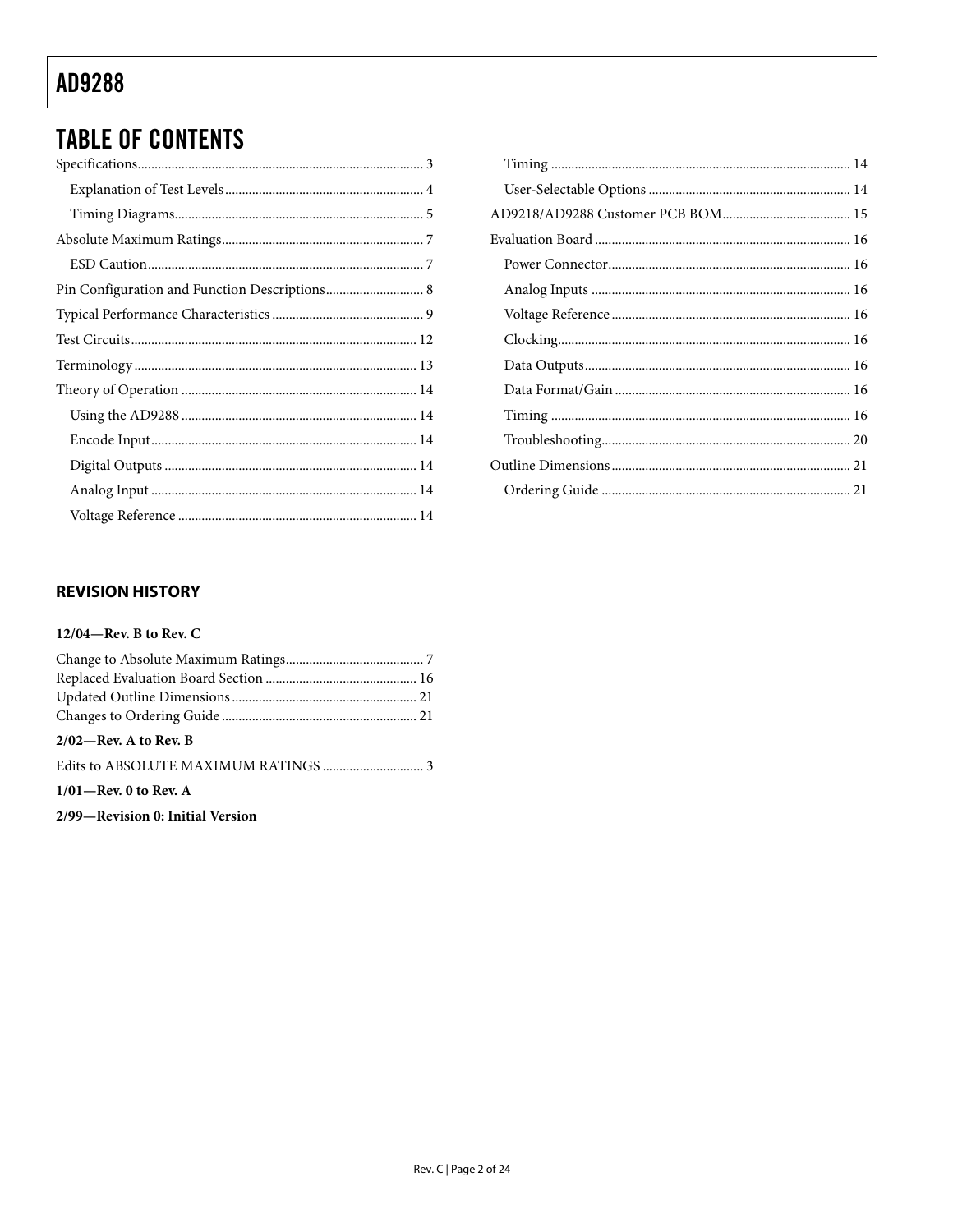### <span id="page-2-0"></span>**SPECIFICATIONS**

 $V_{DD} = 3.0$  V;  $V_D = 3.0$  V, differential input; external reference, unless otherwise noted.

#### **Table 1.**

|                                                 |                | <b>Test</b>  |                | AD9288BST-100   |              |                | AD9288BST-80    |              |              | AD9288BST-40    |              |             |
|-------------------------------------------------|----------------|--------------|----------------|-----------------|--------------|----------------|-----------------|--------------|--------------|-----------------|--------------|-------------|
| <b>Parameter</b>                                | <b>Temp</b>    | Level        | Min            | Typ             | Max          | Min            | Typ             | Max          | Min          | Typ             | Max          | Unit        |
| <b>RESOLUTION</b>                               |                |              |                | 8               |              |                | 8               |              |              | 8               |              | <b>Bits</b> |
| DC ACCURACY                                     |                |              |                |                 |              |                |                 |              |              |                 |              |             |
| <b>Differential Nonlinearity</b>                | $25^{\circ}$ C | $\mathsf{I}$ |                | ± 0.5           | $+1.25$      |                | ± 0.5           | $+1.25$      |              | ± 0.5           | $+1.25$      | LSB         |
|                                                 | Full           | VI           |                |                 | 1.50         |                |                 | 1.50         |              |                 | 1.50         | LSB         |
| <b>Integral Nonlinearity</b>                    | $25^{\circ}$ C | $\mathbf{I}$ |                | ± 0.50          | $+1.25$      |                | ± 0.50          | $+1.25$      |              | ± 0.50          | $+1.25$      | LSB         |
|                                                 | Full           | VI           |                |                 | 1.50         |                |                 | 1.50         |              |                 | 1.50         | LSB         |
| No Missing Codes                                | Full           | VI           |                | Guaranteed      |              |                | Guaranteed      |              |              | Guaranteed      |              |             |
| Gain Error <sup>1</sup>                         | $25^{\circ}$ C | $\mathbf{I}$ | $-6$           | ± 2.5           | $+6$         | $-6$           | ± 2.5           | $+6$         | $-6$         | ± 2.5           | $+6$         | % FS        |
|                                                 | Full           | VI           | $-8$           |                 | $+8$         | $-8$           |                 | $+8$         | $-8$         |                 | $+8$         | % FS        |
| Gain Tempco <sup>1</sup>                        | Full           | VI           |                | 80              |              |                | 80              |              |              | 80              |              | ppm/°C      |
| <b>Gain Matching</b>                            | $25^{\circ}$ C | $\vee$       |                | ±1.5            |              |                | ±1.5            |              |              | ±1.5            |              | % FS        |
| Voltage Matching                                | $25^{\circ}$ C | V            |                | ±15             |              |                | ±15             |              |              | ±15             |              | mV          |
| <b>ANALOG INPUT</b>                             |                |              |                |                 |              |                |                 |              |              |                 |              |             |
| Input Voltage Range (with                       | Full           | $\vee$       |                | ±512            |              |                | ±512            |              |              | ±512            |              | mV p-p      |
| Respect to $A_{IN}$ )                           |                |              |                |                 |              |                |                 |              |              |                 |              |             |
| Common-Mode Voltage                             | Full           | $\vee$       | $0.3 \times$   | $0.3 \times$ VD | $0.3 \times$ | $0.3 \times$   | $0.3 \times$ VD | $0.3 \times$ | $0.3 \times$ | $0.3 \times$ VD | $0.3 \times$ | V           |
|                                                 |                |              | VD             |                 | VD           | VD             |                 | VD           | VD           |                 | VD           |             |
|                                                 |                |              | $-0.2$         |                 | $+0.2$       | $-0.2$         |                 | $+0.2$       | $-0.2$       |                 | $+0.2$       |             |
| Input Offset Voltage                            | $25^{\circ}$ C | T            | $-35$          | ±10             | $+35$        | $-35$          | ±10             | $+35$        | $-35$        | ±10             | $+35$        | mV          |
|                                                 | Full           | VI           | $-40$          |                 | $+40$        | $-40$          |                 | $+40$        | $-40$        |                 | $+40$        | mV          |
| Reference Voltage                               | Full           | VI           | 1.2            | 1.25            | 1.3          | 1.2            | 1.25            | 1.3          | 1.2          | 1.25            | 1.3          | V           |
| Reference Tempco                                | Full           | VI           |                | ±130            |              |                | ±130            |              |              | ±130            |              | ppm/°C      |
| Input Resistance                                | $25^{\circ}$ C | T            | $\overline{7}$ | 10              | 13           | $\overline{7}$ | 10              | 13           | 7            | 10              | 13           | kΩ          |
|                                                 | Full           | VI           | 5              |                 | 16           | 5              |                 | 16           | 5            |                 | 16           |             |
| Input Capacitance                               | $25^{\circ}$ C | $\vee$       |                | $\overline{2}$  |              |                | 2               |              |              | $\overline{2}$  |              | pF          |
| Analog Bandwidth, Full<br>Power                 | $25^{\circ}$ C | $\vee$       |                | 475             |              |                | 475             |              |              | 475             |              | MHz         |
| SWITCHING PERFORMANCE                           |                |              |                |                 |              |                |                 |              |              |                 |              |             |
| <b>Maximum Conversion Rate</b>                  | Full           | VI           | 100            |                 |              | 80             |                 |              | 40           |                 |              | <b>MSPS</b> |
| <b>Minimum Conversion Rate</b>                  | $25^{\circ}$ C | IV           |                |                 | $\mathbf{1}$ |                |                 | $\mathbf{1}$ |              |                 | $\mathbf{1}$ | <b>MSPS</b> |
| Encode Pulse Width High (tEH)                   | $25^{\circ}$ C | IV           | 4.3            |                 | 1000         | 5.0            |                 | 1000         | 8.0          |                 | 1000         | ns          |
| Encode Pulse Width Low (tEL)                    | $25^{\circ}$ C | IV           | 4.3            |                 | 1000         | 5.0            |                 | 1000         | 8.0          |                 | 1000         | ns          |
| Aperture Delay (tA)                             | $25^{\circ}$ C | V            |                | 300             |              |                | 300             |              |              | 300             |              | ps          |
| Aperture Uncertainty (Jitter)                   | $25^{\circ}$ C | $\vee$       |                | 5               |              |                | 5               |              |              | 5               |              | ps rms      |
| Output Valid Time $(tv)^2$                      | Full           | VI           | $\overline{2}$ | 3.0             |              | $\overline{2}$ | 3.0             |              | 2            | 3.0             |              | ns          |
| <b>Output Propagation Delay</b><br>$(t_{PD})^2$ | Full           | VI           |                | 4.5             | 6.0          |                | 4.5             | 6.0          |              | 4.5             | 6.0          | ns          |
| <b>DIGITAL INPUTS</b>                           |                |              |                |                 |              |                |                 |              |              |                 |              |             |
| Logic 1 Voltage                                 | Full           | VI           | 2.0            |                 |              | 2.0            |                 |              | 2.0          |                 |              | V           |
| Logic 0 Voltage                                 | Full           | VI           |                |                 | 0.8          |                |                 | 0.8          |              |                 | 0.8          | V           |
| Logic 1 Current                                 | Full           | VI           |                |                 | ±1           |                |                 | ±1           |              |                 | ±1           | μA          |
| Logic 0 Current                                 | Full           | VI           |                |                 | ±1           |                |                 | ±1           |              |                 | ±1           | μA          |
| Input Capacitance                               | $25^{\circ}$ C | V            |                | 2.0             |              |                | 2.0             |              |              | 2.0             |              | pF          |
| <b>DIGITAL OUTPUTS3</b>                         |                |              |                |                 |              |                |                 |              |              |                 |              |             |
| Logic 1 Voltage                                 | Full           | VI           | 2.45           |                 |              | 2.45           |                 |              | 2.45         |                 |              | V           |
| Logic 0 Voltage                                 | Full           | VI           |                |                 | 0.05         |                |                 | 0.05         |              |                 | 0.05         | V           |
| POWER SUPPLY                                    |                |              |                |                 |              |                |                 |              |              |                 |              |             |
| Power Dissipation <sup>4</sup>                  | Full           | VI           |                | 180             | 218          |                | 171             | 207          |              | 156             | 189          | mW          |
| Standby Dissipation <sup>4, 5</sup>             | Full           | VI           |                | 6               | 11           |                | 6               | 11           |              | 6               | 11           | mW          |
| Power Supply Rejection                          | $25^{\circ}$ C | $\mathbf{I}$ |                | 8               | 20           |                | 8               | 20           |              | 8               | 20           | mV/V        |
| Ratio (PSRR)                                    |                |              |                |                 |              |                |                 |              |              |                 |              |             |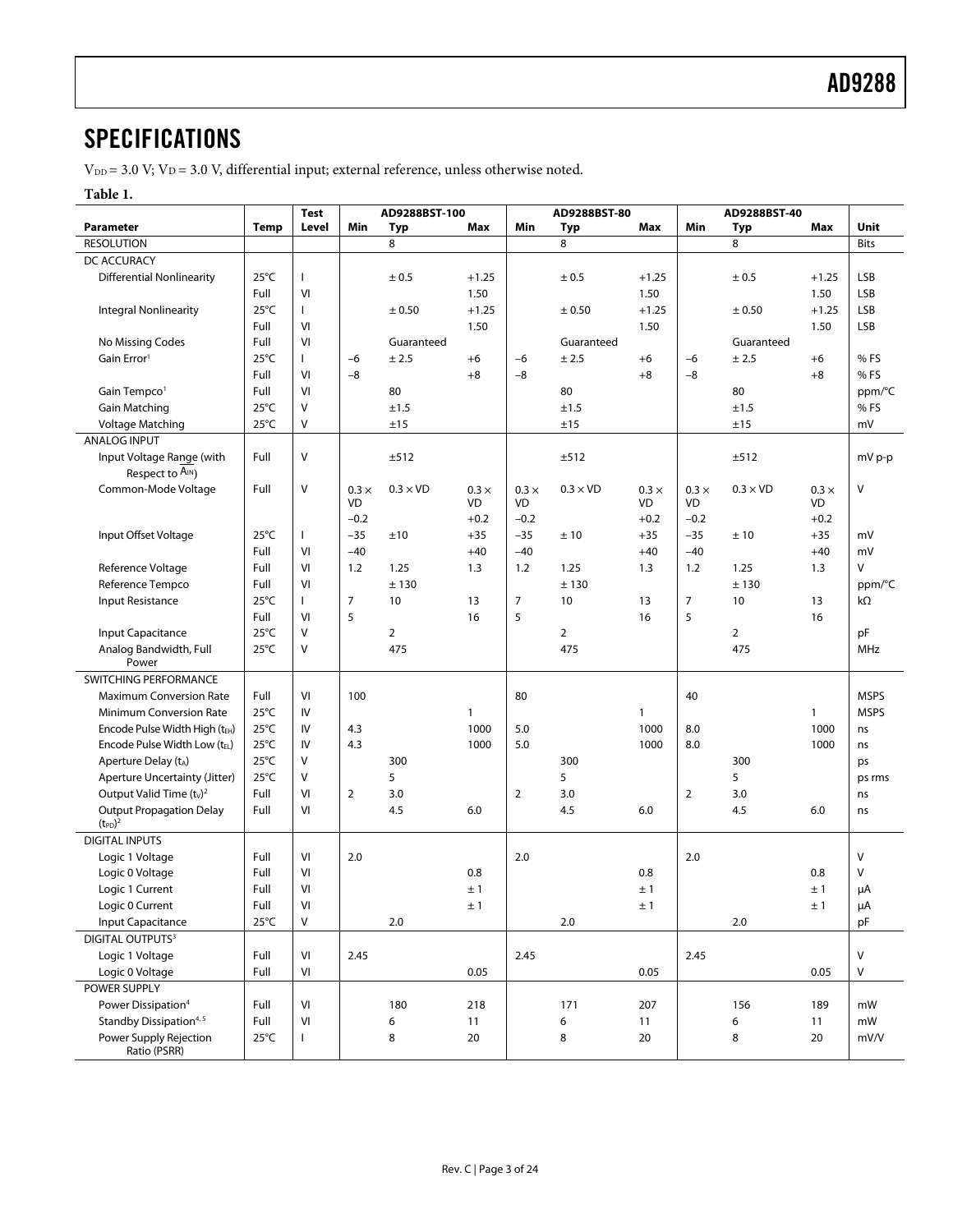$\overline{a}$ 

<span id="page-3-0"></span>

| <b>Parameter</b>                                   | <b>Temp</b>    | <b>Test</b><br>Level | <b>Min</b> | AD9288BST-100<br><b>Typ</b> | Max | <b>Min</b> | AD9288BST-80<br><b>Typ</b> | Max | <b>Min</b> | AD9288BST-40<br><b>Typ</b> | Max | Unit        |
|----------------------------------------------------|----------------|----------------------|------------|-----------------------------|-----|------------|----------------------------|-----|------------|----------------------------|-----|-------------|
| DYNAMIC PERFORMANCE <sup>6</sup>                   |                |                      |            |                             |     |            |                            |     |            |                            |     |             |
| <b>Transient Response</b>                          | $25^{\circ}$ C | $\vee$               |            | 2                           |     |            | 2                          |     |            | 2                          |     | ns          |
| Overvoltage Recovery Time                          | $25^{\circ}$ C | $\vee$               |            | $\overline{2}$              |     |            | 2                          |     |            | $\overline{2}$             |     | ns          |
| Signal-to-Noise Ratio (SNR)<br>(without Harmonics) |                |                      |            |                             |     |            |                            |     |            |                            |     |             |
| $f_{IN}$ = 10.3 MHz                                | $25^{\circ}$ C | -1                   |            | 47.5                        |     |            | 47.5                       |     | 44         | 47.5                       | dB  |             |
| $flN = 26 MHz$                                     | $25^{\circ}$ C | T                    |            | 47.5                        |     | 44         | 47                         |     |            |                            | dB  |             |
| $f_{IN} = 41 MHz$                                  | $25^{\circ}$ C | $\mathbf{I}$         | 44         | 47.0                        |     |            |                            |     |            |                            | dB  |             |
| Signal-to-Noise Ratio<br>(SINAD) (with Harmonics)  |                |                      |            |                             |     |            |                            |     |            |                            |     |             |
| $f_{IN}$ = 10.3 MHz                                | $25^{\circ}$ C | I.                   |            | 47                          |     |            | 47                         |     | 44         | 47                         |     | dB          |
| $f_{IN}$ = 26 MHz                                  | $25^{\circ}$ C | I.                   |            | 47                          |     | 44         | 47                         |     |            |                            |     | dB          |
| $f_{IN} = 41 MHz$                                  | $25^{\circ}$ C | T                    | 44         | 47                          |     |            | 47                         |     |            |                            |     | dB          |
| <b>Effective Number of Bits</b>                    |                |                      |            |                             |     |            |                            |     |            |                            |     |             |
| $f_{IN}$ = 10.3 MHz                                | $25^{\circ}$ C | $\mathbf{I}$         |            | 7.5                         |     |            | 7.5                        |     | 7.0        | 7.5                        |     | <b>Bits</b> |
| $f_{IN} = 26 \text{ MHz}$                          | $25^{\circ}$ C | T                    |            | 7.5                         |     | 7.0        | 7.5                        |     |            |                            |     | <b>Bits</b> |
| $f_{IN} = 41$ MHz                                  | $25^{\circ}$ C | T                    | 7.0        | 7.5                         |     | 7.5        |                            |     |            | <b>Bits</b>                |     |             |
| <b>Second Harmonic Distortion</b>                  |                |                      |            |                             |     |            |                            |     |            |                            |     |             |
| $f_{IN}$ = 10.3 MHz                                | $25^{\circ}$ C | $\mathbf{I}$         |            | 70                          |     |            | 70                         |     | 55         | 70                         |     | dBc         |
| $f_{IN} = 26 \text{ MHz}$                          | $25^{\circ}$ C | T                    |            | 70                          |     | 55         | 70                         |     |            |                            |     | dBc         |
| $f_{IN} = 41$ MHz                                  | $25^{\circ}$ C | T                    | 55         | 70                          |     |            | 70                         |     |            |                            |     | dBc         |
| <b>Third Harmonic Distortion</b>                   |                |                      |            |                             |     |            |                            |     |            |                            |     |             |
| $f_{IN}$ = 10.3 MHz                                | $25^{\circ}$ C | $\mathbf{I}$         |            | 60                          |     |            | 60                         |     | 55         | 60                         |     | dBc         |
| $f_{IN} = 26 \text{ MHz}$                          | $25^{\circ}$ C | T                    |            | 60                          |     | 55         | 60                         |     |            |                            |     | dBc         |
| $f_{IN} = 41$ MHz                                  | $25^{\circ}$ C | $\mathbf{I}$         | 52         | 60                          |     |            | 60                         |     |            |                            |     | dBc         |
| Two-Tone Intermod<br>Distortion (IMD)              |                |                      |            |                             |     |            |                            |     |            |                            |     |             |
| $f_{IN}$ = 10.3 MHz                                | $25^{\circ}$ C | V                    |            | 60                          |     |            | 60                         |     | 60         |                            |     | dBc         |

<span id="page-3-2"></span><span id="page-3-1"></span><sup>1</sup> Gain error and gain temperature coefficient are based on the ADC only (with a fixed 1.25 V external reference).<br><sup>2</sup> t<sub>v</sub> and t<sub>P</sub>o are measured from the 1.5 V level of the Encode input to the 10%/90% levels of the dig an ac load of 10 pF or a dc current of  $\pm 40$  µA.<br><sup>3</sup> Digital supply current based on Vea = 3.0 V ou

<span id="page-3-3"></span> $^3$  Digital supply current based on V $_{\text{DD}}$  = 3.0 V output drive with < 10 pF loading under dynamic test conditions.<br>4 Power dissination measured under the following conditions: f. – 100 MSPS, analog input is –0.7 dBFS

<span id="page-3-4"></span><sup>4</sup> Power dissipation measured under the following conditions: f<sub>S</sub>= 100 MSPS, analog input is –0.7 dBFS, both channels in operation.<br><sup>5</sup> Standby dissipation calculated with Encode clock in operation

<span id="page-3-5"></span><sup>5</sup> Standby dissipation calculated with Encode clock in operation.

#### **EXPLANATION OF TEST LEVELS**

| Level     | <b>Description</b>                                                                                                                                                                          |
|-----------|---------------------------------------------------------------------------------------------------------------------------------------------------------------------------------------------|
|           | 100% production tested.                                                                                                                                                                     |
| H         | 100% production tested at 25°C and sample tested at specified temperatures.                                                                                                                 |
| -III      | Sample tested only.                                                                                                                                                                         |
| <b>IV</b> | Parameter is guaranteed by design and characterization testing.                                                                                                                             |
| V         | Parameter is a typical value only.                                                                                                                                                          |
| VI        | 100% production tested at 25°C; quaranteed by design and characterization testing for industrial temperature range;<br>100% production tested at temperature extremes for military devices. |

<sup>6</sup> SNR/harmonics based on an analog input voltage of –0.7 dBFS referenced to a 1.024 V full-scale input range.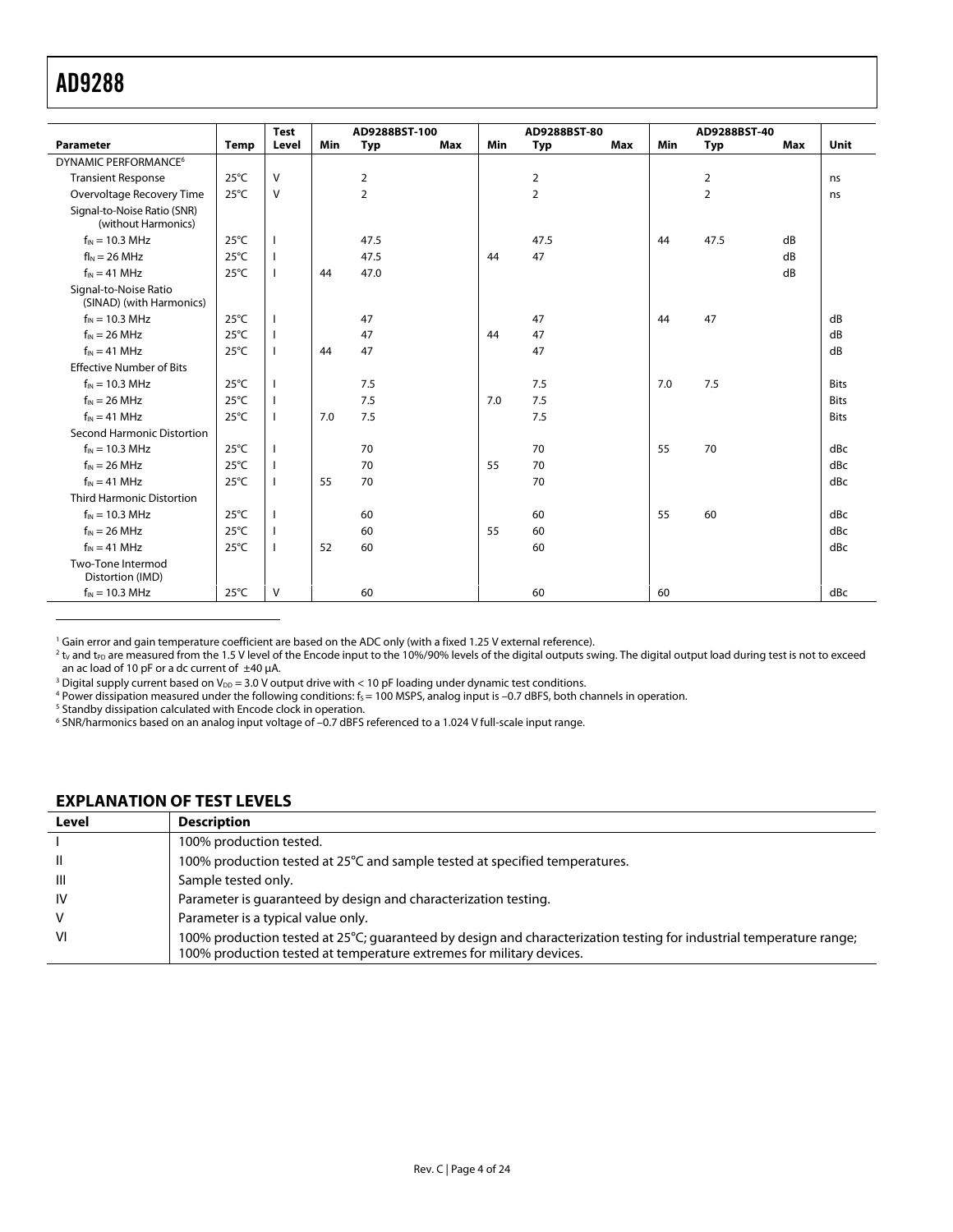#### <span id="page-4-0"></span>**TIMING DIAGRAMS**

<span id="page-4-2"></span><span id="page-4-1"></span>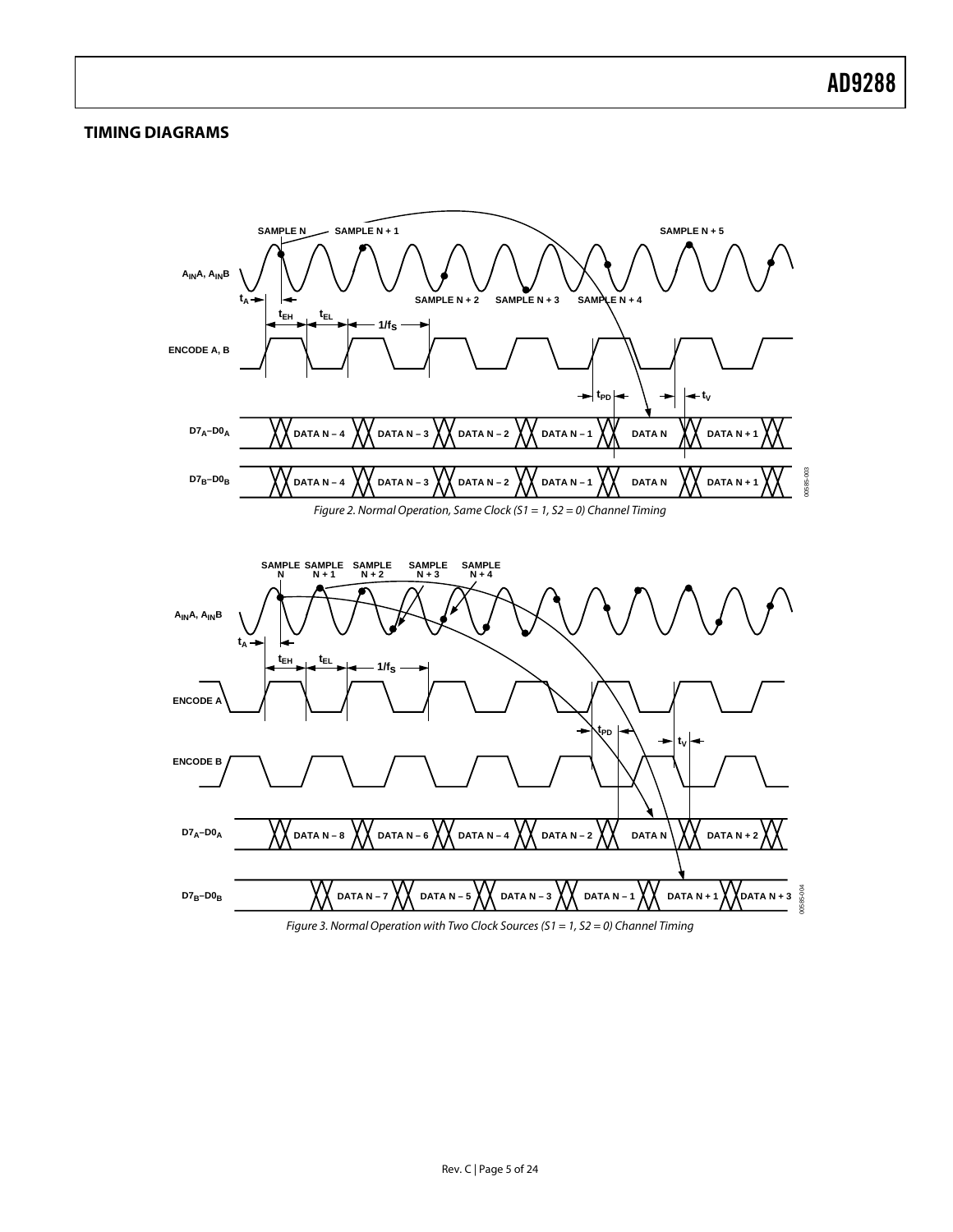<span id="page-5-0"></span>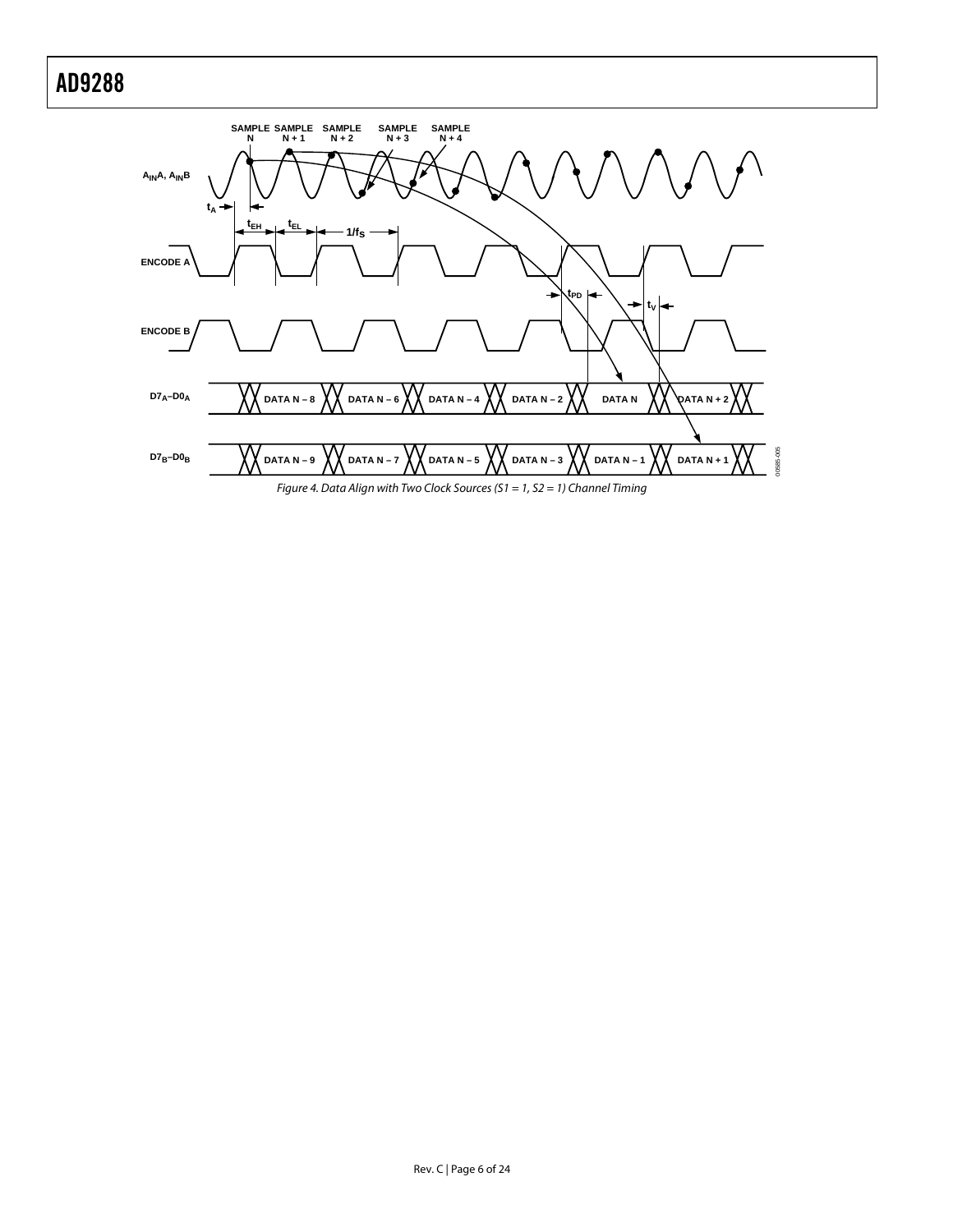### <span id="page-6-0"></span>ABSOLUTE MAXIMUM RATINGS

#### **Table 2.**

| <b>Parameter</b>                    | Rating                              |
|-------------------------------------|-------------------------------------|
| V <sub>D</sub> , V <sub>DD</sub>    | 4 V                                 |
| Analog Inputs                       | $-0.5$ V to V <sub>p</sub> + 0.5 V  |
| Digital Inputs                      | $-0.5$ V to $V_{DD}$ + 0.5 V        |
| <b>VRFF IN</b>                      | $-0.5$ V to V <sub>p</sub> + 0.5 V  |
| Digital Output Current              | 20 mA                               |
| <b>Operating Temperature</b>        | $-55^{\circ}$ C to $+125^{\circ}$ C |
| Storage Temperature                 | $-65^{\circ}$ C to $+150^{\circ}$ C |
| <b>Maximum Junction Temperature</b> | $150^{\circ}$ C                     |
| Maximum Case Temperature            | $150^{\circ}$ C                     |
| Thermal Impedance $\theta_{ia}$     | 57 $\degree$ C/W                    |

Stresses above those listed under Absolute Maximum Ratings may cause permanent damage to the device. This is a stress rating only; functional operation of the device at these or any other conditions outside of those indicated in the operation sections of this specification is not implied. Exposure to absolute maximum ratings for extended periods may affect device reliability.

#### **ESD CAUTION**

ESD (electrostatic discharge) sensitive device. Electrostatic charges as high as 4000 V readily accumulate on the human body and test equipment and can discharge without detection. Although this product features proprietary ESD protection circuitry, permanent damage may occur on devices subjected to high energy electrostatic discharges. Therefore, proper ESD precautions are recommended to avoid performance degradation or loss of functionality.

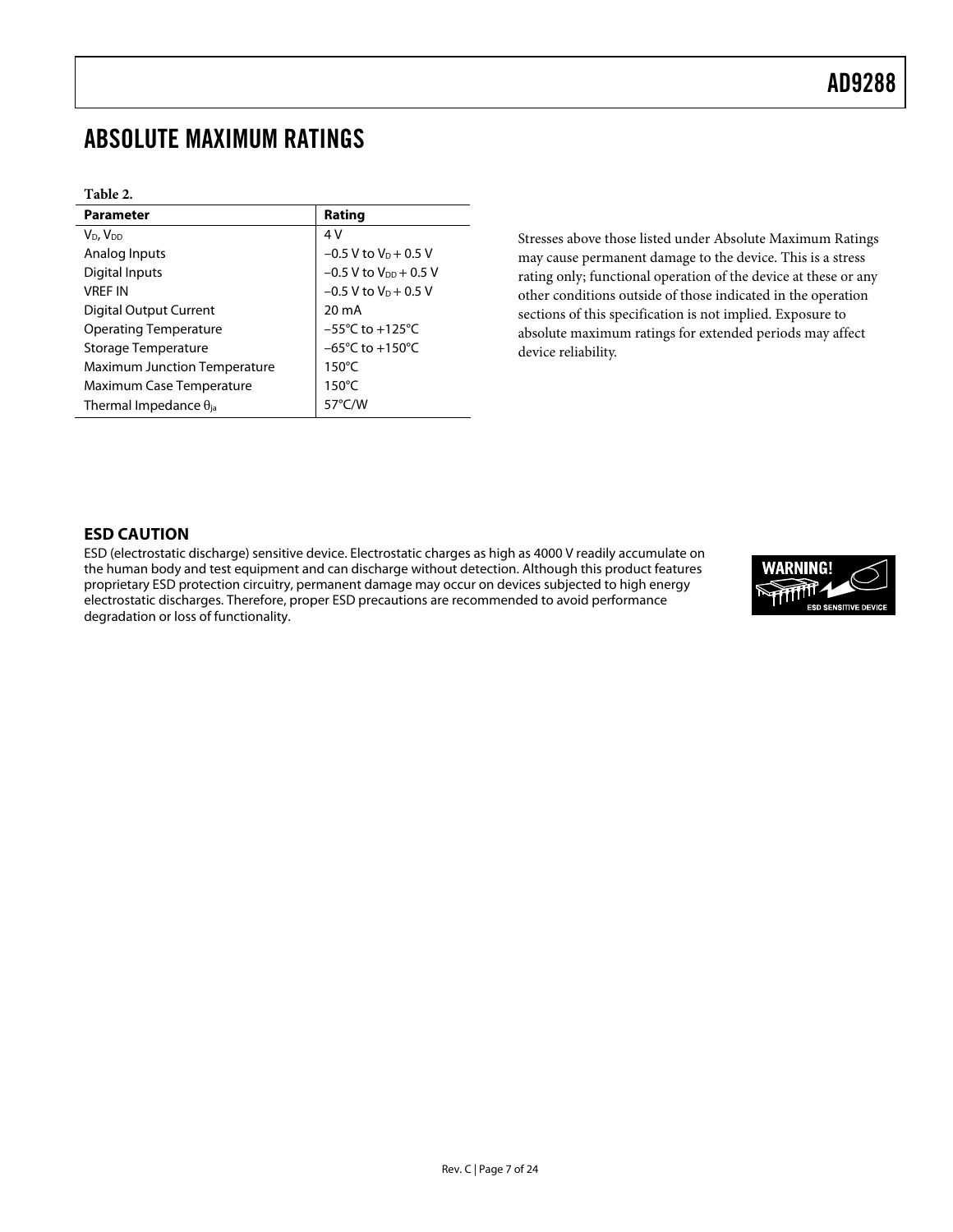## <span id="page-7-0"></span>PIN CONFIGURATION AND FUNCTION DESCRIPTIONS



**Table 3.** 

| Pin No.            | Name                     | <b>Description</b>                                                                                           |
|--------------------|--------------------------|--------------------------------------------------------------------------------------------------------------|
| 1, 12, 16, 27, 29, | <b>GND</b>               | Ground                                                                                                       |
| 32, 34, 45         |                          |                                                                                                              |
| 2                  | A <sub>IN</sub> A        | Analog Input for Channel A.                                                                                  |
| 3                  | $A_{IN}A$                | Analog Input for Channel A (Complementary).                                                                  |
| 4                  | <b>DFS</b>               | Data Format Select. Offset binary output available if set low. Twos complement output available if set high. |
| 5                  | <b>REFINA</b>            | Reference Voltage Input for Channel A.                                                                       |
| 6                  | <b>REFOUT</b>            | Internal Reference Voltage.                                                                                  |
|                    | <b>REF<sub>IN</sub>B</b> | Reference Voltage Input for Channel B.                                                                       |
| 8                  | S <sub>1</sub>           | User Select 1. Refer to Table 4. Tied with respect to $V_{D}$ .                                              |
| 9                  | S <sub>2</sub>           | User Select 2. Refer to Table 4. Tied with respect to V <sub>D</sub> .                                       |
| 10                 | $A_{IN}B$                | Analog Input for Channel B (Complementary).                                                                  |
| 11                 | $A_{IN}B$                | Analog Input for Channel B.                                                                                  |
| 13, 30, 31, 48     | <b>V<sub>D</sub></b>     | Analog Supply (3 V).                                                                                         |
| 14                 | <b>ENCB</b>              | Clock Input for Channel B.                                                                                   |
| 15, 28, 33, 46     | V <sub>DD</sub>          | Digital Supply (3 V).                                                                                        |
| $17 - 24$          | $D7_B-D0_B$              | Digital Output for Channel B.                                                                                |
| 25, 26, 35, 36     | NC.                      | Do Not Connect.                                                                                              |
| $37 - 44$          | $DOA-D7A$                | Digital Output for Channel A.                                                                                |
| 47                 | ENC <sub>A</sub>         | Clock Input for Channel A.                                                                                   |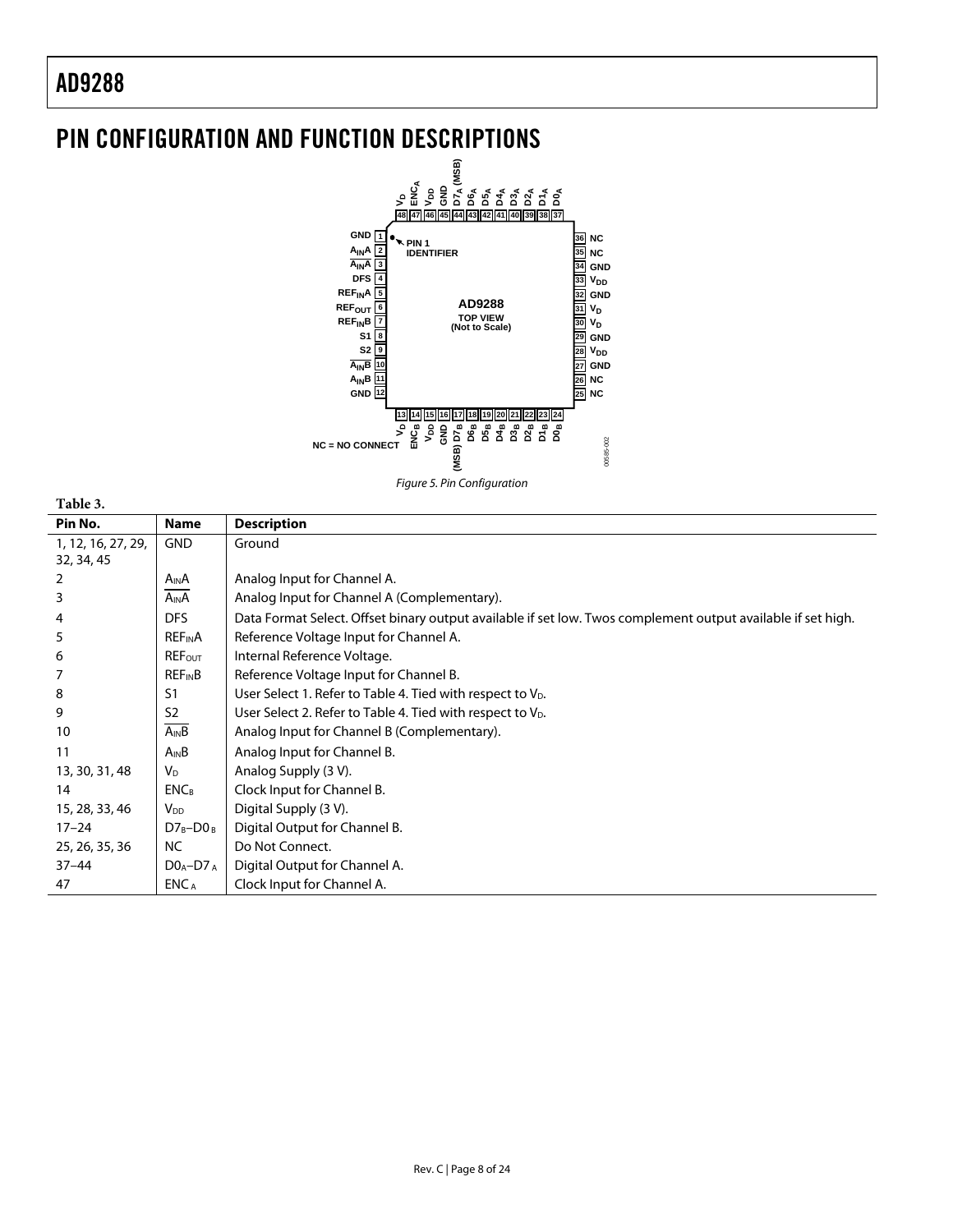### <span id="page-8-0"></span>TYPICAL PERFORMANCE CHARACTERISTICS



Figure 6. Spectrum:  $f_s = 100$  MSPS,  $f_{IN} = 10$  MHz, Single-Ended Input



Figure 7. Spectrum:  $f_s = 100$  MSPS,  $f_{IN} = 41$  MHz, Single-Ended Input



Figure 8. Spectrum:  $f_s = 100$  MSPS,  $f_{IN} = 76$  MHz, Single-Ended Input



Figure 9. Harmonic Distortion vs. AIN Frequency



Figure 10. Two-Tone Intermodulation Distortion



Figure 11. SINAD/SNR vs. A<sub>IN</sub> Frequency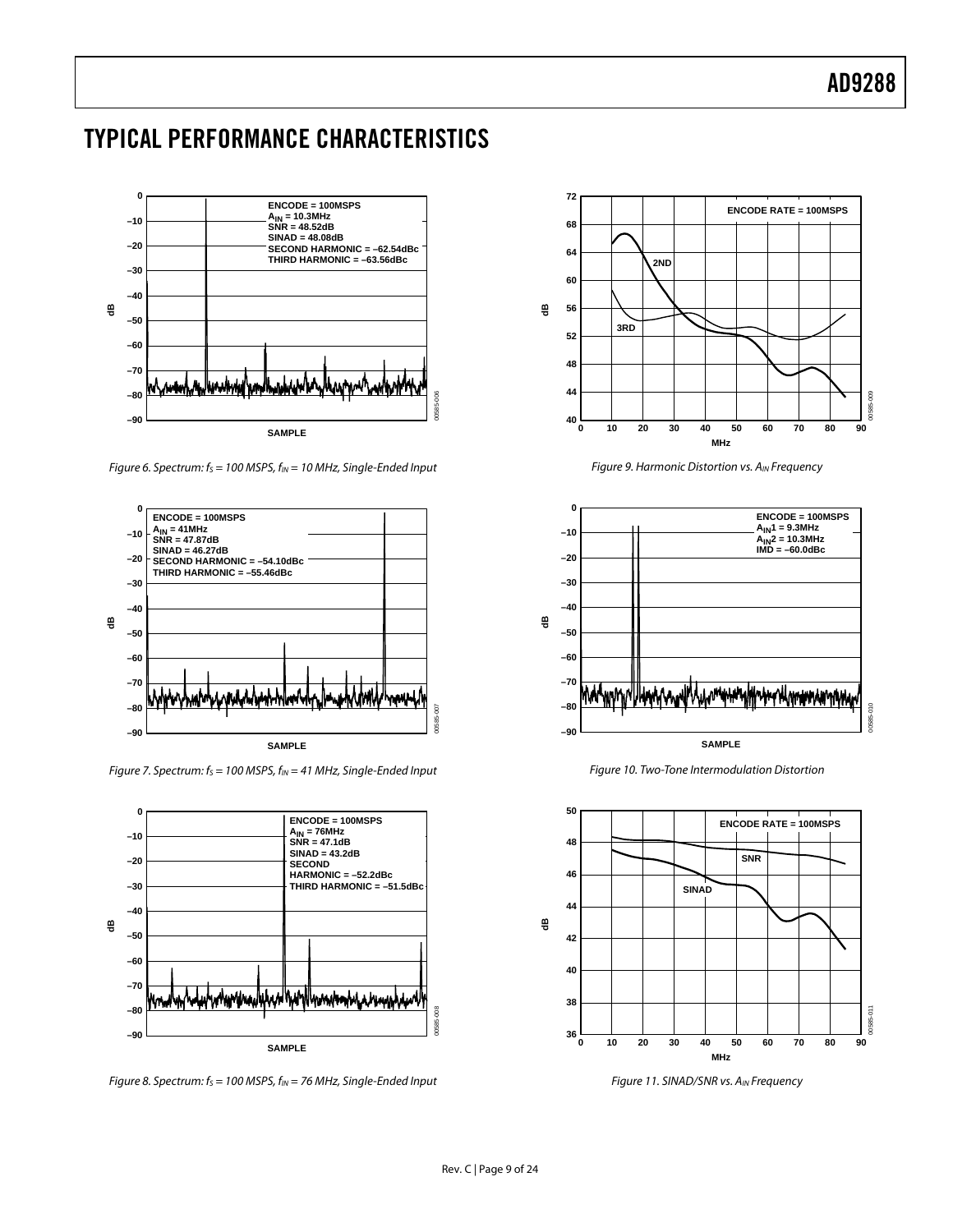









Figure 14. ADC Frequency Response:  $f_s = 100$  MSPS











Figure 17. ADC Gain vs. Temperature (with External 1.25 V Reference)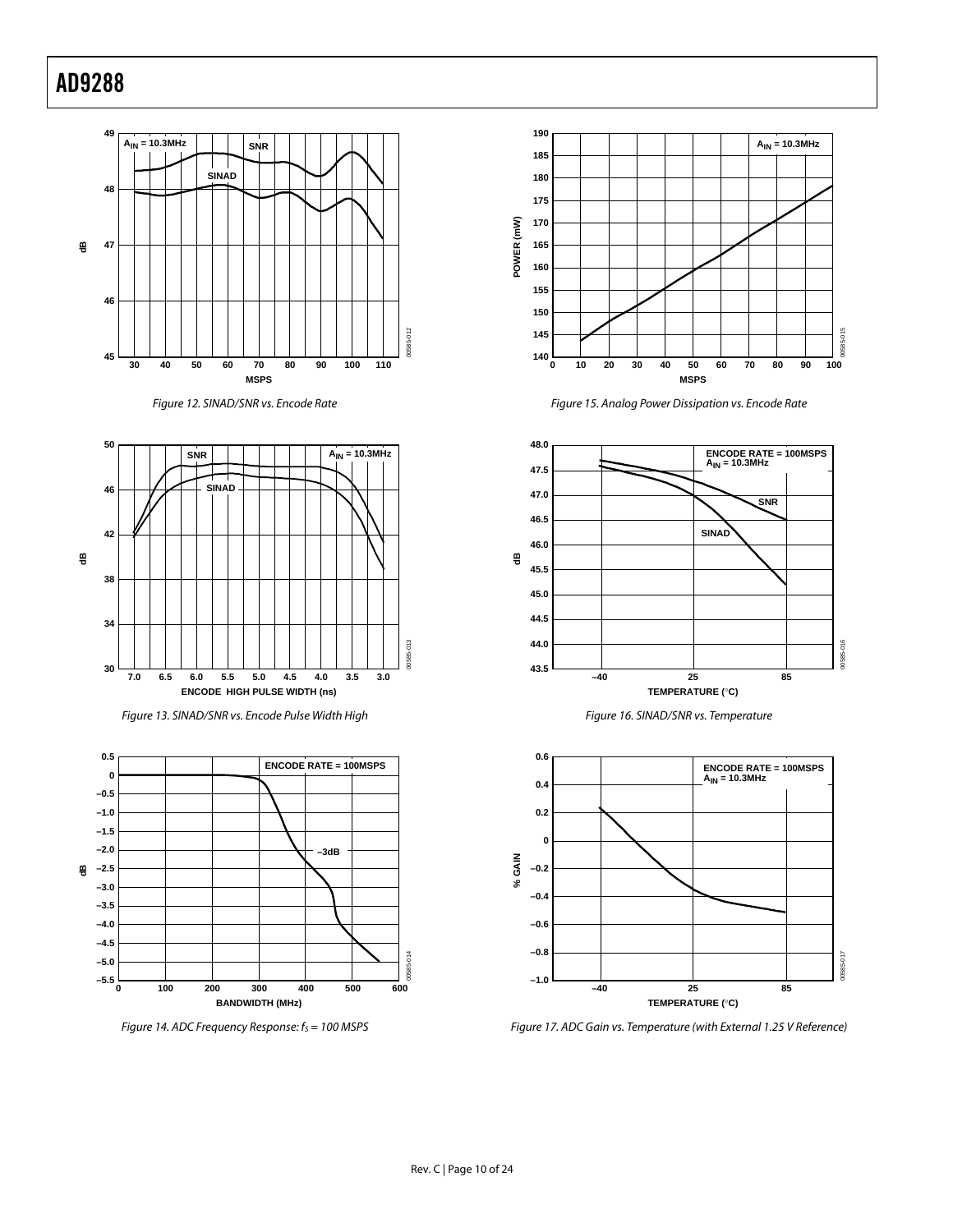





Figure 19. Differential Nonlinearity



Figure 20. Voltage Reference Out vs. Current Load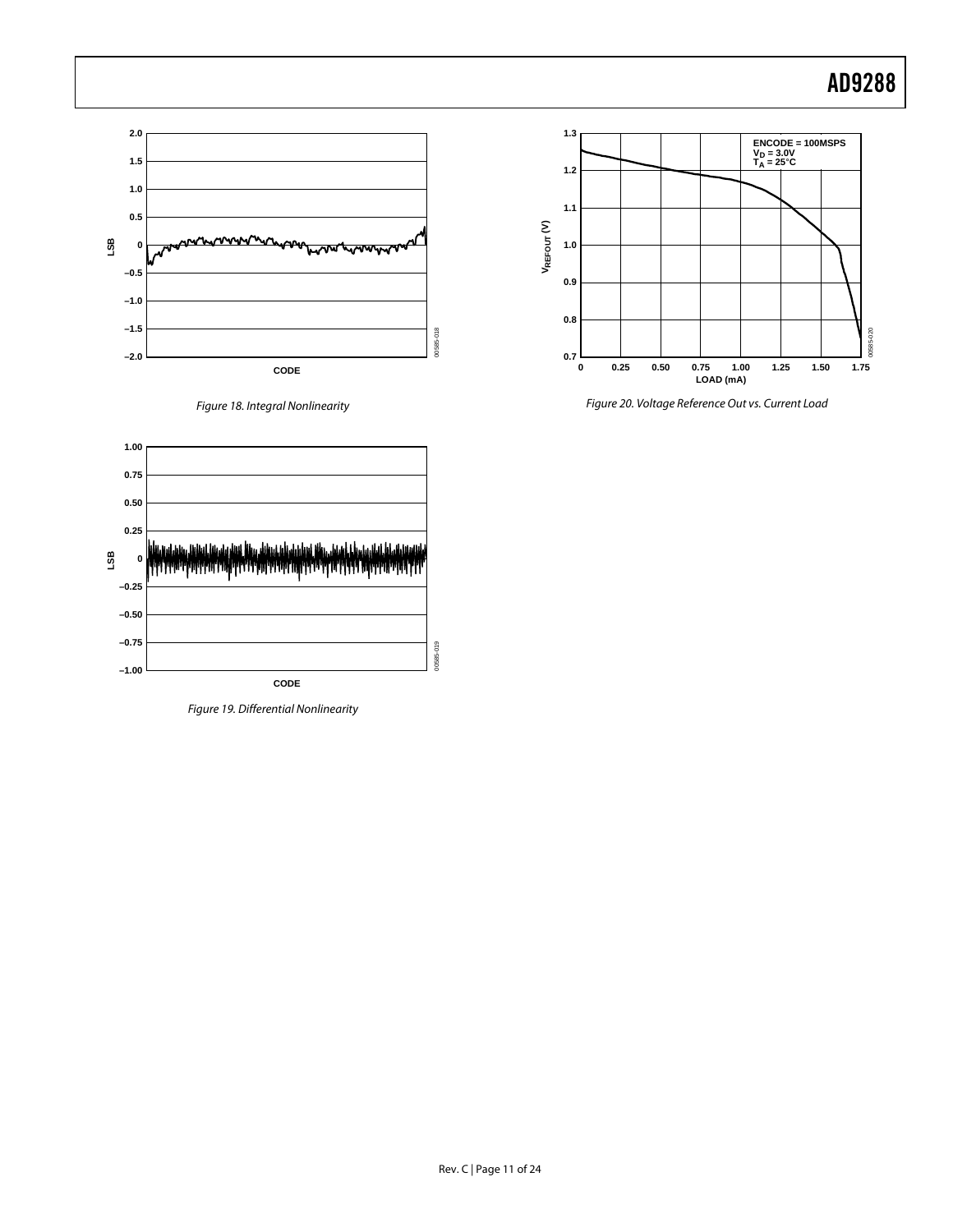## <span id="page-11-0"></span>TEST CIRCUITS



Figure 21. Equivalent Analog Input Circuit



Figure 22. Equivalent Reference Input Circuit



Figure 23. Equivalent Encode Input Circuit



Figure 24. Equivalent Digital Output Circuit



Figure 25. Equivalent Reference Output Circuit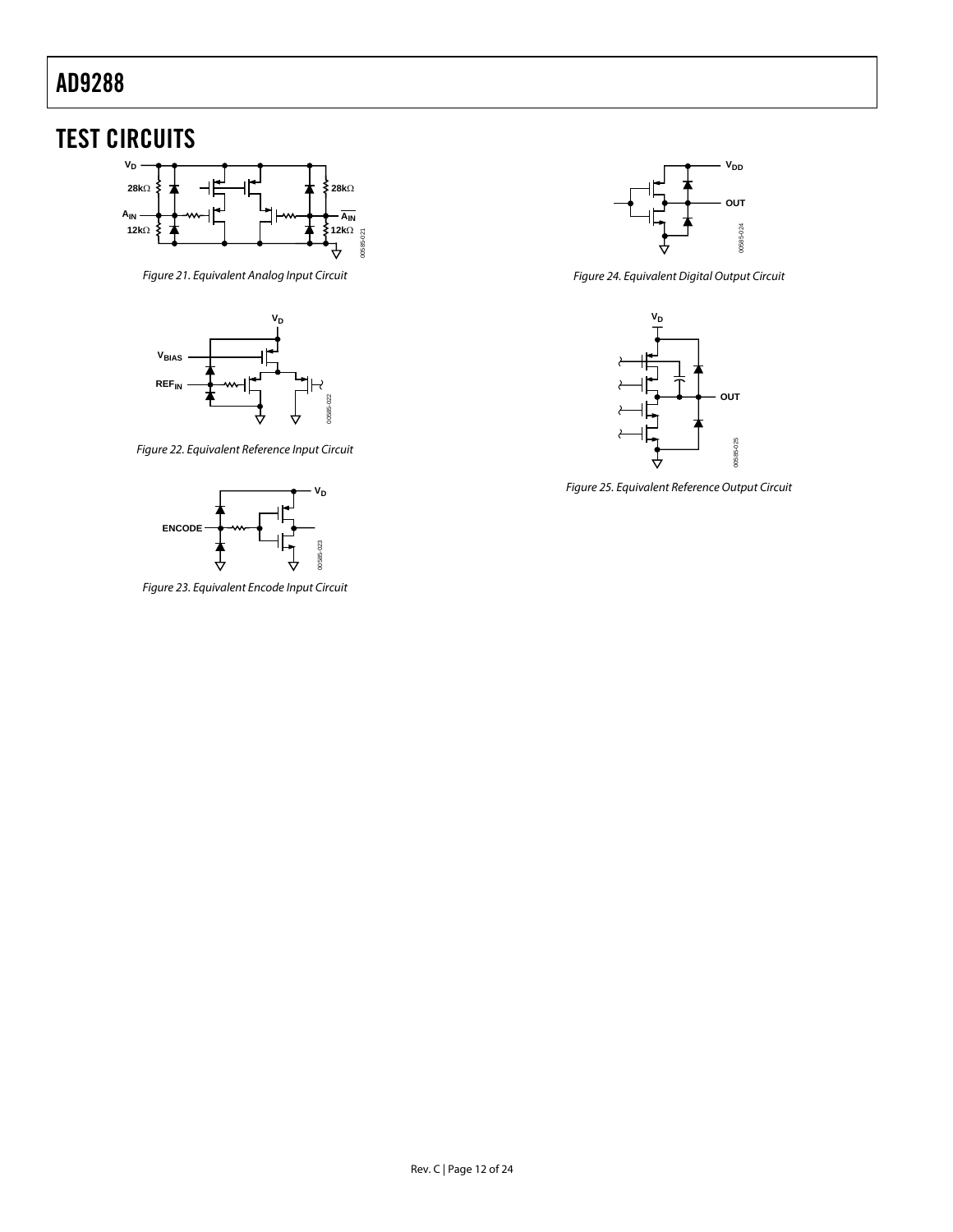### <span id="page-12-0"></span>**TERMINOLOGY**

#### **Analog Bandwidth (Small Signal)**

The analog input frequency at which the spectral power of the fundamental frequency (as determined by the FFT analysis) is reduced by 3 dB.

#### **Aperture Delay**

The delay between a 50% crossing of Encode and the instant at which the analog input is sampled.

#### **Aperture Uncertainty (Jitter)**

The sample-to-sample variation in aperture delay.

#### **Differential Nonlinearity**

The deviation of any code from an ideal 1 LSB step.

#### **Encode Pulse Width/Duty Cycle**

Pulse width high is the minimum amount of time that the Encode pulse should be left in Logic 1 state to achieve rated performance; pulse width low is the minimum time Encode pulse should be left in low state. At a given clock rate, these specs define an acceptable Encode duty cycle.

#### **Integral Nonlinearity**

The deviation of the transfer function from a reference line measured in fractions of 1 LSB using a "best straight line" determined by a least square curve fit.

#### **Minimum Conversion Rate**

The Encode rate at which the SNR of the lowest analog signal frequency drops by no more than 3 dB below the guaranteed limit.

#### **Maximum Conversion Rate**

The Encode rate at which parametric testing is performed.

#### **Output Propagation Delay**

The delay between a 50% crossing of Encode and the time when all output data bits are within valid logic levels.

#### **Power Supply Rejection Ratio**

The ratio of a change in input offset voltage to a change in power supply voltage.

#### **Signal-to-Noise-and-Distortion (SINAD)**

The ratio of the rms signal amplitude (set at 1 dB below full scale) to the rms value of the sum of all other spectral components, including harmonics but excluding dc.

#### **Signal-to-Noise Ratio (SNR)**

The ratio of the rms signal amplitude (set at 1 dB below full scale) to the rms value of the sum of all other spectral components, excluding the first five harmonics and dc.

#### **Spurious-Free Dynamic Range (SFDR)**

The ratio of the rms signal amplitude to the rms value of the peak spurious spectral component. The peak spurious component may or may not be a harmonic. May be reported in dBc (i.e., degrades as signal level is lowered), or in dBFS (always related back to converter full scale).

#### **Two-Tone Intermodulation Distortion Rejection Two-Tone SFDR**

The ratio of the rms value of either input tone to the rms value of the peak spurious component. The peak spurious component may or may not be an IMD product. May be reported in dBc (i.e., degrades as signal level is lowered), or in dBFS (always related back to converter full scale).

#### **Worst Harmonic**

The ratio of the rms value of either input tone to the rms value of the worst third order intermodulation product; reported in dBc.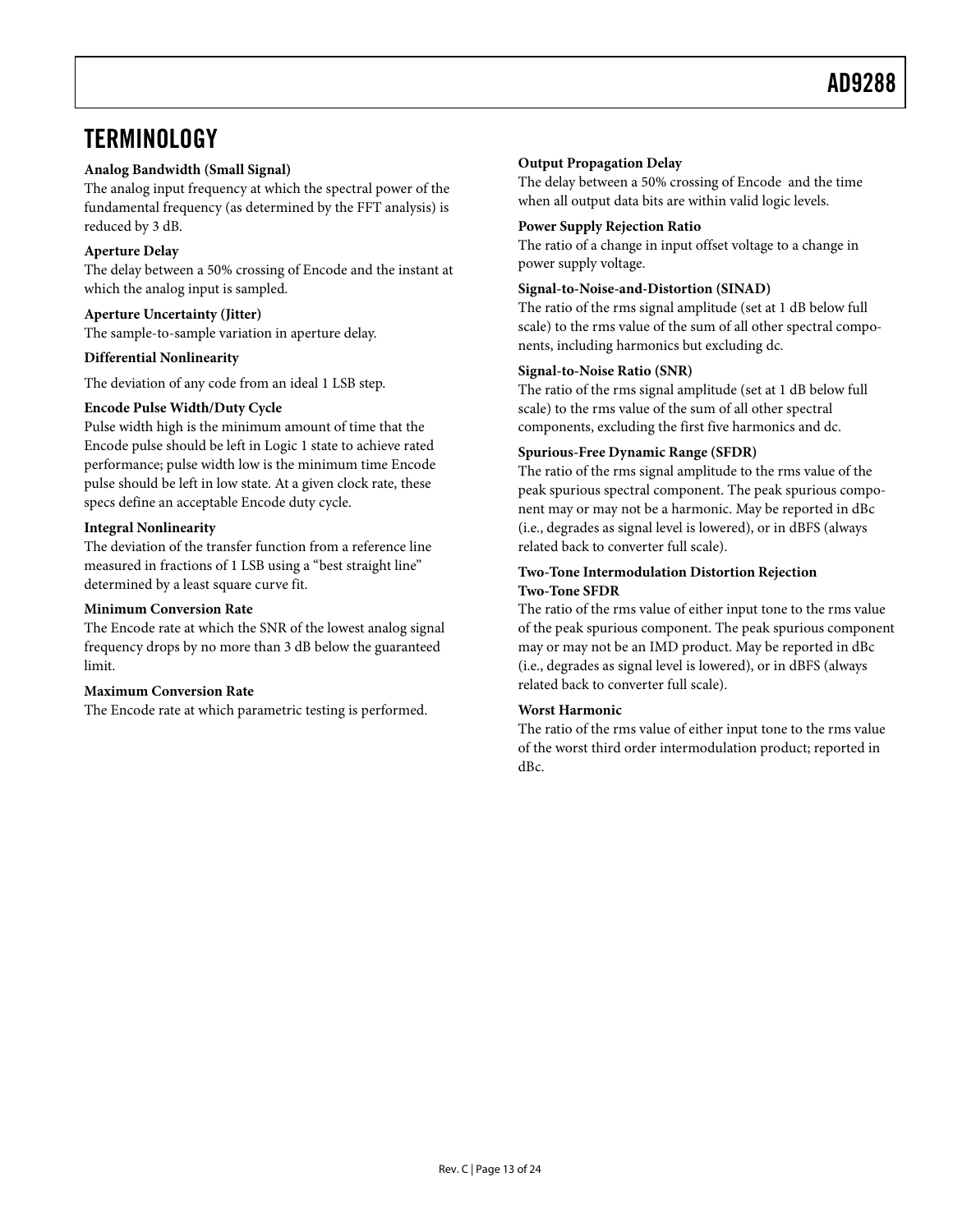## <span id="page-13-0"></span>THEORY OF OPERATION

The AD9288 ADC architecture is a bit-per-stage pipeline-type converter utilizing switch capacitor techniques. These stages determine the 5 MSBs and drive a 3-bit flash. Each stage provides sufficient overlap and error correction, allowing optimization of comparator accuracy. The input buffers are differential, and both sets of inputs are internally biased. This allows the most flexible use of ac or dc and differential or single-ended input modes. The output staging block aligns the data, carries out the error correction, and feeds the data to output buffers. The set of output buffers are powered from a separate supply, allowing adjustment of the output voltage swing. There is no discernible difference in performance between the two channels.

### **USING THE AD9288**

Good high speed design practices must be followed when using the AD9288. To obtain maximum benefit, decoupling capacitors should be physically as close as possible to the chip, minimizing trace and via inductance between chip pins and capacitor (0603 surface-mount capacitors are used on the AD9288/PCB evaluation board). It is recommended to place a 0.1 µF capacitor at each power-ground pin pair for high frequency decoupling, and to include one 10 µF capacitor for local low frequency decoupling. The VREF IN pin should also be decoupled by a 0.1 µF capacitor. It is also recommended to use a split power plane and a contiguous ground plane (see the [Evaluation Board](#page-15-1) section). Data output traces should be short (< 1 inch), minimizing on-chip noise at switching.

#### **ENCODE INPUT**

Any high speed A/D converter is extremely sensitive to the quality of the sampling clock provided by the user. A track-andhold circuit is essentially a mixer. Any noise, distortion, or timing jitter on the clock is combined with the desired signal at the A/D output. For that reason, considerable care has been taken in the design of the Encode (Clock) input of the AD9288, and the user is advised to give commensurate thought to the clock source. The Encode input is fully TTL/CMOS-compatible.

### **DIGITAL OUTPUTS**

The digital outputs are TTL/CMOS-compatible for lower power consumption. During standby, the output buffers transition to a high impedance state. A data format selection option supports either twos complement (set high) or offset binary output (set low) formats.

### **ANALOG INPUT**

The analog input to the AD9288 is a differential buffer. For best dynamic performance, impedance at  $A_{IN}$  and  $\overline{A_{IN}}$  should match. Special care was taken in the design of the analog input stage of the AD9288 to prevent damage and corruption of data when

the input is overdriven. The nominal input range is 1.024 V p-p centered at  $V_D \times 0.3$ .

### **VOLTAGE REFERENCE**

A stable and accurate 1.25 V voltage reference is built into the AD9288 (REF<sub>OUT</sub>). In normal operation, the internal reference is used by strapping Pins 5 ( $REF<sub>IN</sub>A$ ) and 7 ( $REF<sub>IN</sub>B$ ) to Pin 6 (REFOUT). The input range can be adjusted by varying the reference voltage applied to the AD9288. No appreciable degradation in performance occurs when the reference is adjusted ±5%. The full-scale range of the ADC tracks reference voltage, which changes linearly.

### **TIMING**

The AD9288 provides latched data outputs, with four pipeline delays. Data outputs are available one propagation delay  $(t_{PD})$ after the rising edge of the Encode command (see [Figure 2,](#page-4-1)  [Figure 3,](#page-4-2) and [Figure 4\)](#page-5-0). The length of the output data lines and loads placed on them must be minimized to reduce transients within the AD9288. These transients can detract from the converter's dynamic performance.

The minimum guaranteed conversion rate of the AD9288 is 1 MSPS. At clock rates below 1 MSPS, dynamic performance degrades. Typical power-up recovery time after standby mode is 15 clock cycles.

### **USER-SELECTABLE OPTIONS**

Two pins are available for a combination of operational modes. These options allow the user to place both channels, excluding the reference, into standby mode, or just the B channel. Both modes place the output buffers and clock inputs into high impedance states.

The other option allows the user to skew the B channel output data by 1/2 of a clock cycle. In other words, if two clocks are fed to the AD9288 and are 180° out of phase, enabling the data align allows Channel B output data to be available at the rising edge of Clock A. If the same Encode clock is provided to both channels and the data align pin is enabled, then output data from Channel B is 180° out of phase with respect to Channel A. If the same Encode clock is provided to both channels and the data align pin is disabled, both outputs are delivered on the same rising edge of the clock.

<span id="page-13-1"></span>**Table 4. User-Selectable Options** 

| S1 | S2       | <b>Option</b>                                                                                                                          |
|----|----------|----------------------------------------------------------------------------------------------------------------------------------------|
| 0  | $\Omega$ | Standby Both Channels A and B.                                                                                                         |
| 0  |          | Standby Channel B Only.                                                                                                                |
| 1  | 0        | Normal Operation (Data Align Disabled).                                                                                                |
| 1  |          | Data Align Enabled (data from both channels avail-<br>able on rising edge of Clock A. Channel B data is<br>delayed a 1/2 clock cycle). |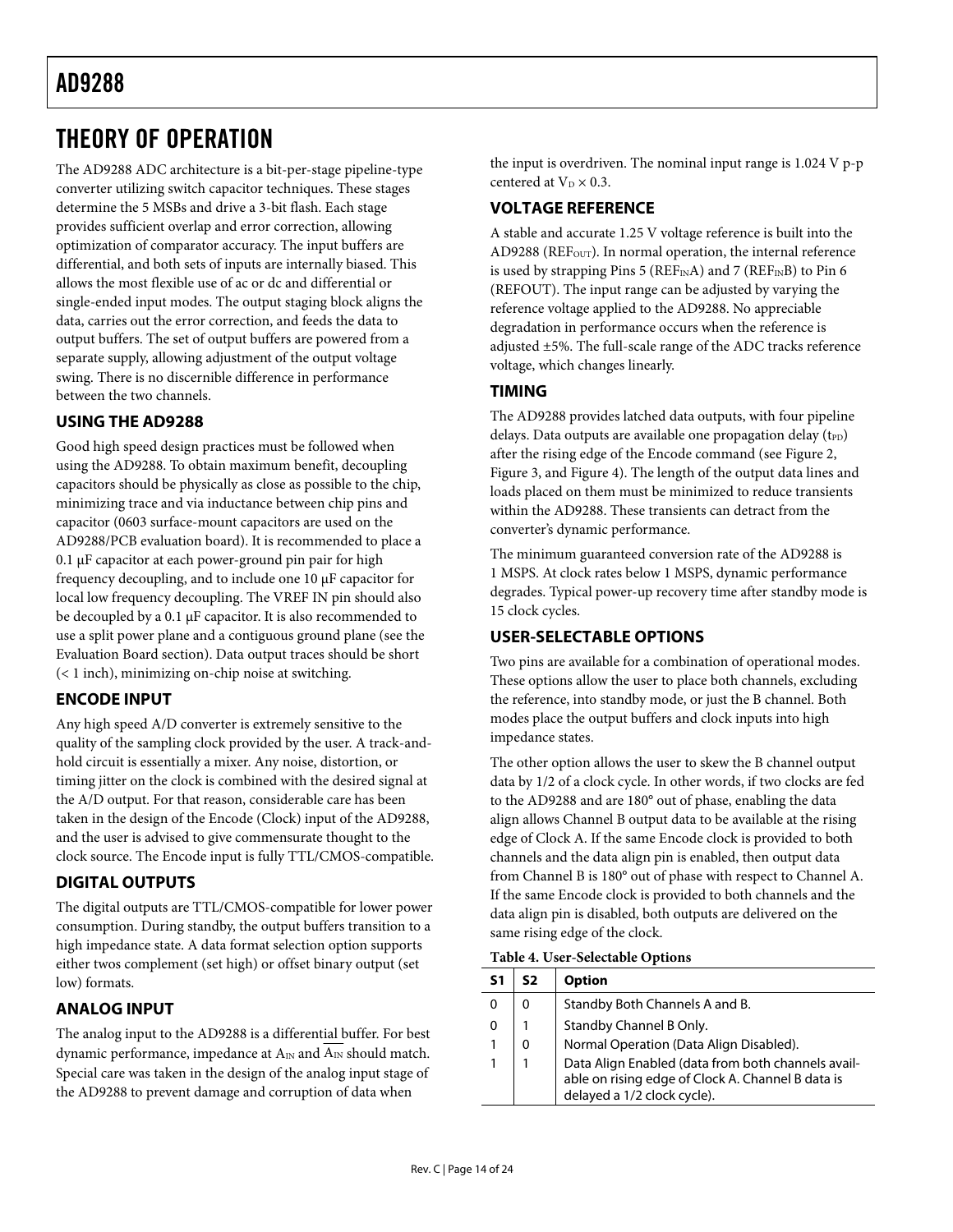## <span id="page-14-0"></span>AD9218/AD9288 CUSTOMER PCB BOM

#### **Table 5. Bill of Materials**

| No.                     | Qty.           | <b>Reference Designator</b>                                                           | <b>Device</b>                | Package                 | Value                 | <b>Comments</b>                               |
|-------------------------|----------------|---------------------------------------------------------------------------------------|------------------------------|-------------------------|-----------------------|-----------------------------------------------|
| $\mathbf{1}$            | 29             | C1, C3-C15, C20, C21, C24,<br>C25, C27, C30-C35, C39-C42                              | Capacitor                    | 0603                    | $0.1 \mu F$           |                                               |
| $\overline{2}$          | $\overline{2}$ | C <sub>2</sub> , C <sub>36</sub>                                                      | Capacitor                    | 0603                    | 15pF                  | 8138 out                                      |
| 3                       | $\overline{7}$ | C16-C19, C26, C37, C38                                                                | Capacitor                    | <b>TAJD</b>             | $10 \mu F$            |                                               |
| $\overline{\mathbf{4}}$ | 28             | E1, E2, E3, E4, E12-E30,<br>E34-E38                                                   | <b>W-HOLE</b>                | W-HOLE                  |                       |                                               |
| 5                       | $\overline{4}$ | H1, H2, H3, H4                                                                        | <b>MTHOLE</b>                | <b>MTHOLE</b>           |                       |                                               |
| 6                       | 5              | J1, J2, J3, J4, J5                                                                    | <b>SMA</b>                   | SMA                     |                       | J2, J3, not placed                            |
| $\overline{7}$          | 3              | P1, P4, P11                                                                           | 4-pin power connector        | Post                    | Z5.531.3425.0         | Wieland                                       |
| 8                       | $\overline{3}$ | P1, P4, P11                                                                           | 4-pin power connector        | Detachable<br>Connector | 25.602.5453.0         | Wieland                                       |
| 9                       | $\mathbf{1}$   | P2, P3 <sup>1</sup>                                                                   | 80-pin rt. angle male        |                         | TSW-140-08-<br>L-D-RA | Samtec                                        |
| 10                      | $\overline{4}$ | R1, R2, R32, R34                                                                      | Resistor                     | 0603                    | $36 \Omega$           | R1, R2, R32, R34,<br>not placed               |
| 11                      | 9              | R3, R7, R11, R14, R22, R23,<br>R24, R30, R51                                          | Resistor                     | 0603                    | 50 $\Omega$           | R11, R22, R23,<br>R24, R30, R51<br>not placed |
| 12                      | 17             | R4, R5, R8, R9, R10, R12, R13,<br>R20, R33, R35, R36, R37, R40,<br>R42, R43, R50, R53 | Resistor                     | 0603                    | Zero $\Omega$         | R43, R50<br>not placed                        |
| 13                      | $\overline{2}$ | R6, R38                                                                               | Resistor                     | 0603                    | 25 $\Omega$           | R6, R38<br>not placed                         |
| 14                      | 6              | R15, R16, R18, R26, R29, R31                                                          | Resistor                     | 0603                    | 500 $\Omega$          | R16, R29<br>not placed                        |
| 15                      | $\overline{2}$ | R17, R25                                                                              | Resistor                     | 0603                    | 525 $\Omega$          |                                               |
| 16                      | $\overline{2}$ | R19, R27                                                                              | Resistor                     | 0603                    | $4 k\Omega$           |                                               |
| 17                      | 12             | R21, R28, R39, R41, R44,<br>R46-R49, R52, R54, R55                                    | Resistor                     | 0603                    | 1 k $\Omega$          |                                               |
| 18                      | $\overline{2}$ | T1, T2                                                                                | Transformer                  | ADT1-1WT                |                       | Minicircuits                                  |
| 19                      | $\mathbf{1}$   | U1                                                                                    | AD9288 <sup>2</sup>          | LQFP48                  |                       |                                               |
| 20                      | $\overline{2}$ | U2, U3                                                                                | 74LCX821                     |                         |                       |                                               |
| 21                      | $\overline{2}$ | U5, U6                                                                                | SN74VCX86                    |                         |                       |                                               |
| 22                      | $\overline{4}$ | U7, U8, U9, U10                                                                       | Resistor array               | <b>CTS</b>              | 47 $\Omega$           | 768203470G                                    |
| 23                      | $\overline{2}$ | U11, U12                                                                              | $AD8138$ op amp <sup>3</sup> |                         |                       |                                               |

<span id="page-14-1"></span><sup>1</sup> P2, P3 are implemented as one physical 80-pin connector SAMTEC TSW-140-08-L-D-RA.<br><sup>2</sup> AD9288/PCB populated with AD9288-100.<br><sup>3</sup> To use optional amp: place R22, R23, R30, R24, R16, R29, remove R4, R36.

<span id="page-14-2"></span>

 $\overline{a}$ 

<span id="page-14-3"></span>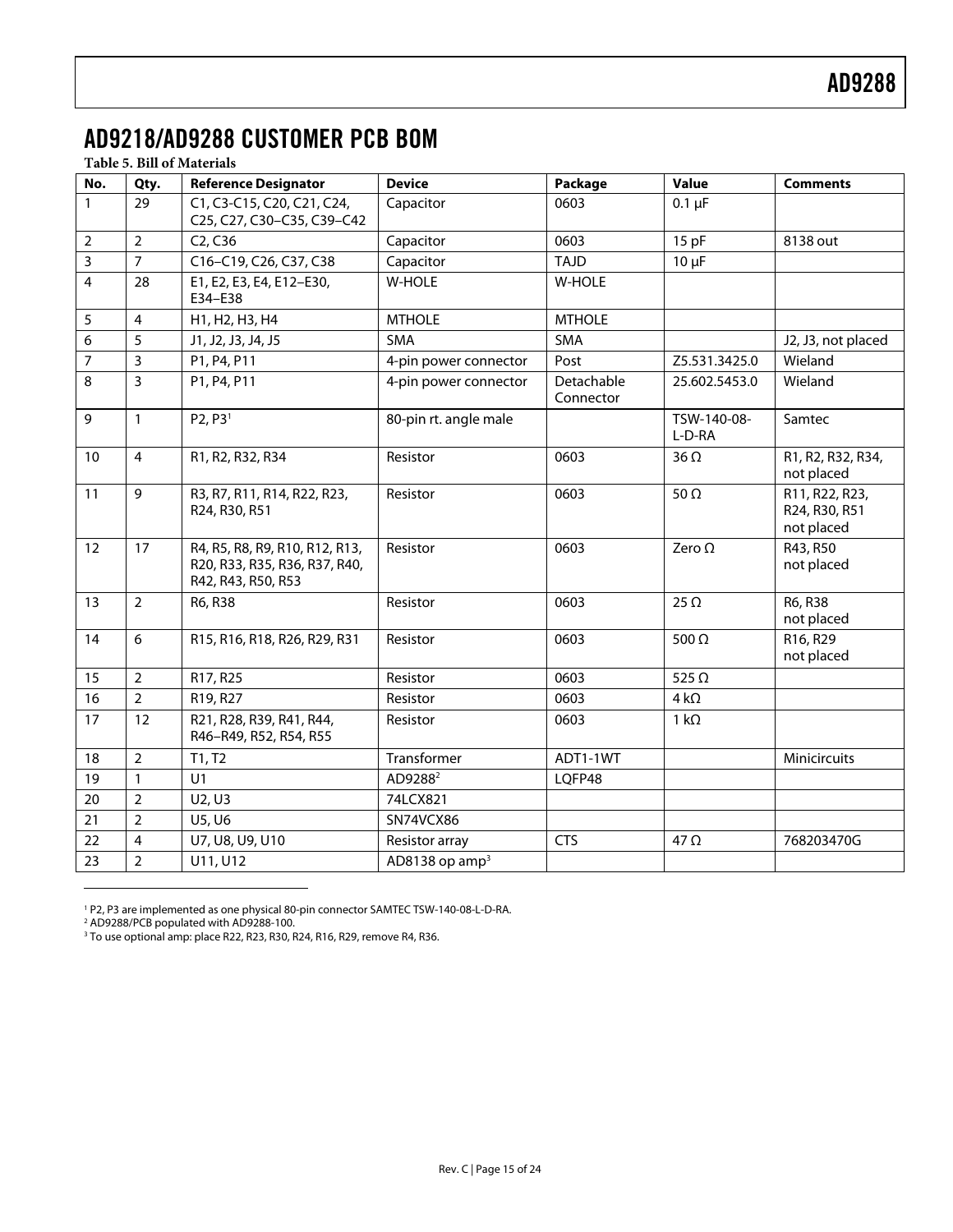### <span id="page-15-1"></span><span id="page-15-0"></span>EVALUATION BOARD

The AD9218/AD9288 customer evaluation board offers an easy way to test the AD9218 or the AD9288. The compatible pinout of the two parts facilitates the use of one PCB for testing either part. The PCB requires power supplies, a clock source, and a filtered analog source for most ADC testing required.

### **POWER CONNECTOR**

Power is supplied to the board via a detachable 12-lead power strip. The minimum 3 V supplies required to run the board are  $\rm V_{\scriptscriptstyle{DD}}$  V<sub>DL</sub>, and V<sub>DD</sub>. To allow the use of the optional amplifier path, ±5 V supplies are required.

### **ANALOG INPUTS**

Each channel has an independent analog path that uses a wideband transformer to drive the ADC differentially from a single-ended sine source at the input SMAs. The transformer paths can be bypassed to allow the use of a dc-coupled path by using two AD8138 op amps with a simple board modification. The analog input should be band-pass filtered to remove any harmonics in the input signal and to minimize aliasing.

### **VOLTAGE REFERENCE**

The AD9288 has an internal 1.25 V voltage reference; an external reference for each channel can be used instead by connecting two external voltage references at the power connector and setting jumpers at E18 and E19. The evaluation board is shipped configured for internal reference mode.

### **CLOCKING**

Each channel can be clocked by a common clock input at SMA input ENCODE A/B. The channels can also be clocked independently by a simple board modification. The clock input should be a low jitter sine source for maximum performance.

### **DATA OUTPUTS**

The data outputs are latched on-board by two 10-bit latches and drive an 8-pin connector which is compatible with the dualchannel FIFO board available from Analog Devices. This board, together with ADC analyzer software, can greatly simplify ADC testing.

### **DATA FORMAT/GAIN**

The DFS/Gain pin can be biased for desired operation at the DFS jumper located at the S1, S2 jumpers.

### **TIMING**

Timing on each channel can be controlled if needed on the PCB. Clock signals at the latches or the data ready signals that go to the output 80-pin connector can be inverted if required. Jumpers also allow for biasing of Pins S1 and S2 for powerdown and timing alignment control.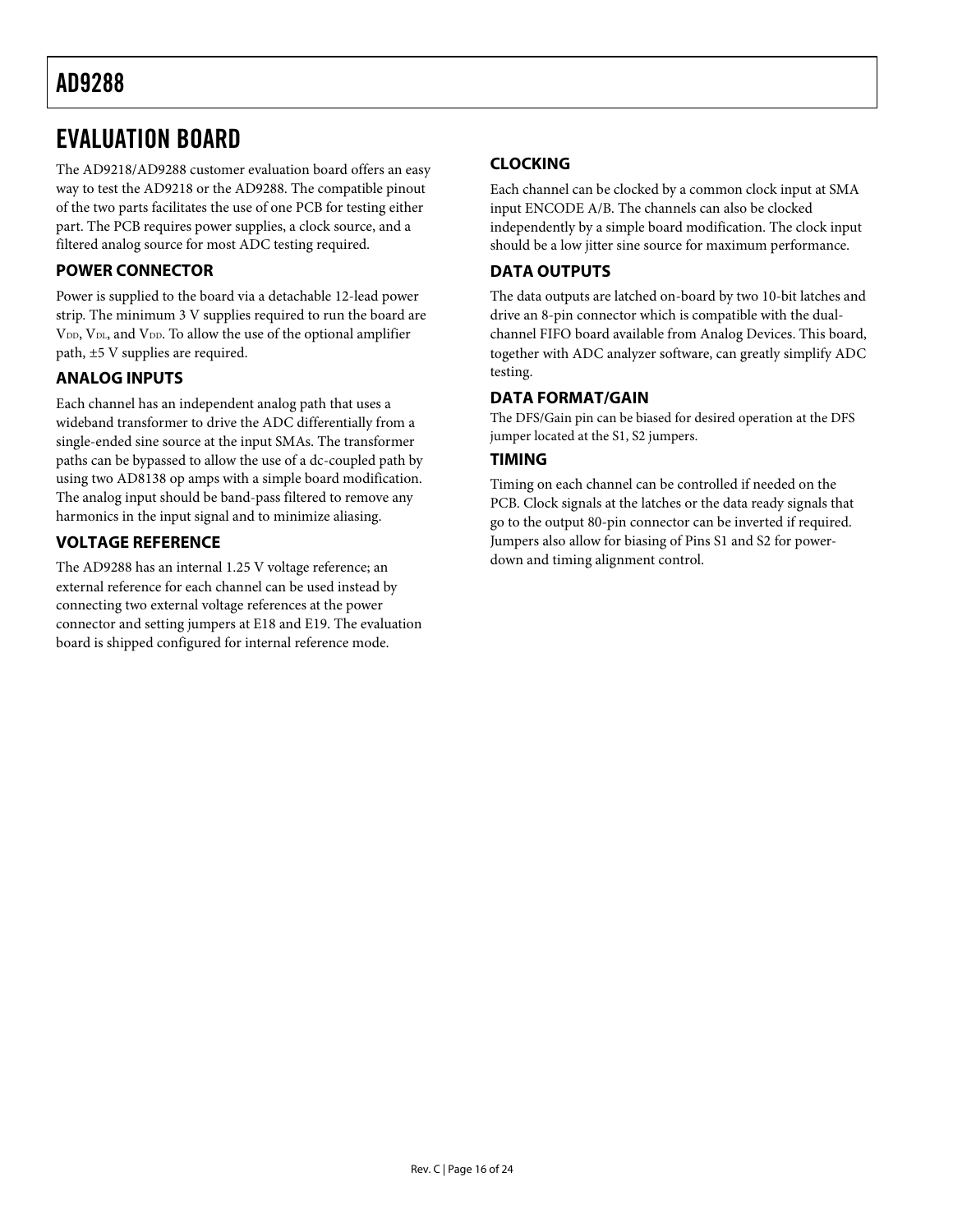

Rev. C | Page 17 of 24

### AD9288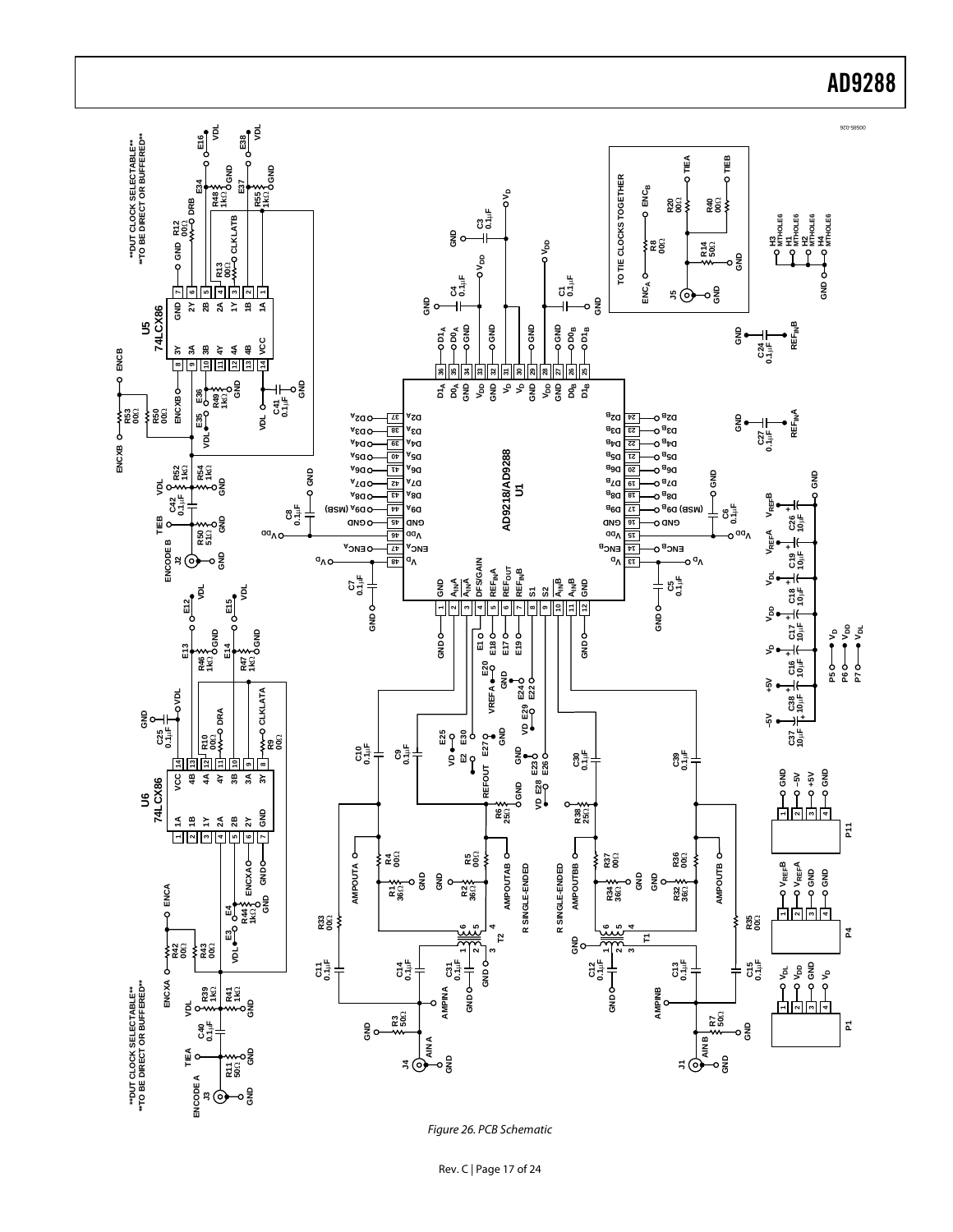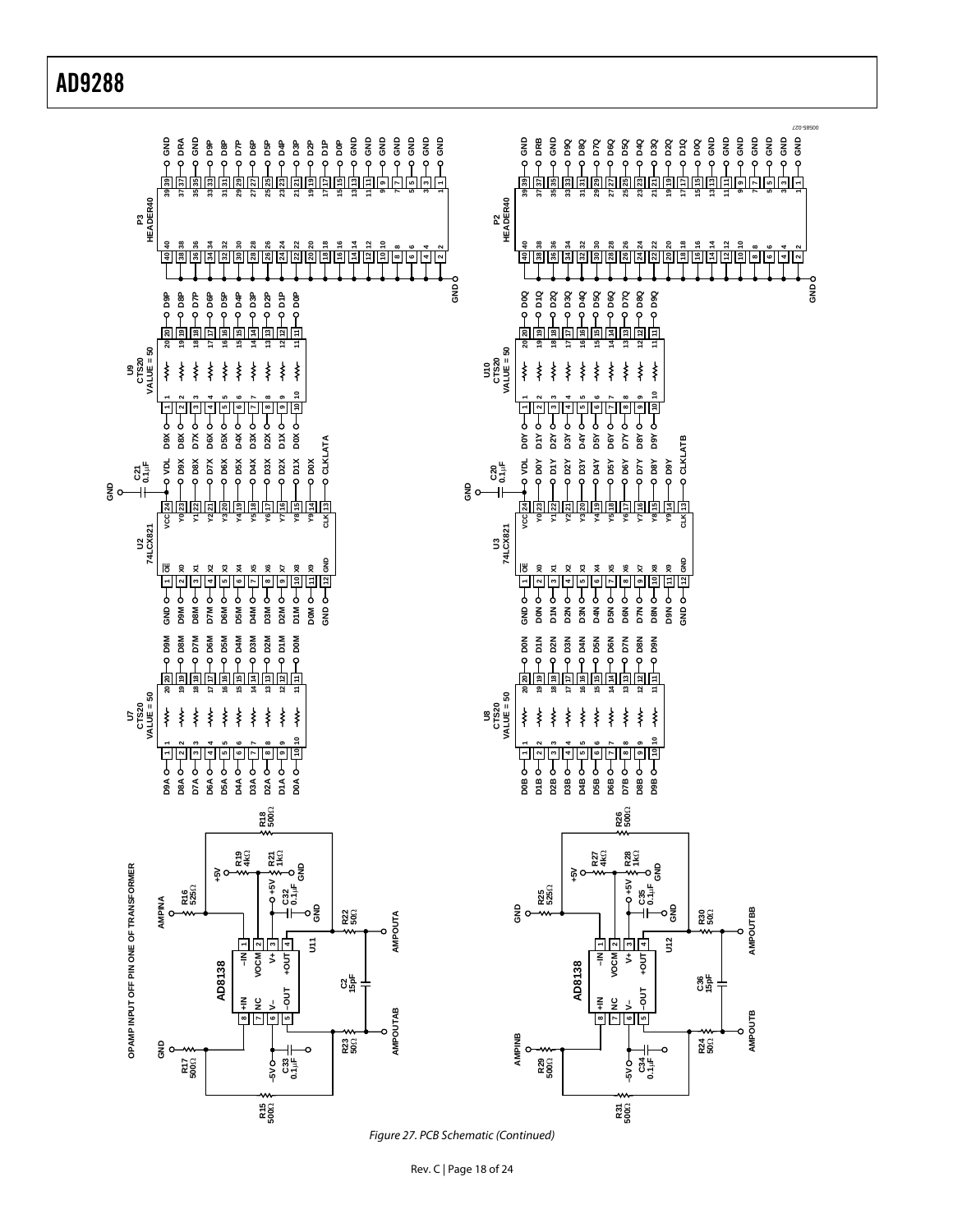

Figure 28. Top Silkscreen



Figure 29. Top Routing



Figure 30. Ground Plane



Figure 31. Split Power Plane



Figure 32. Bottom Routing



Figure 33. Bottom Silkscreen

00585-030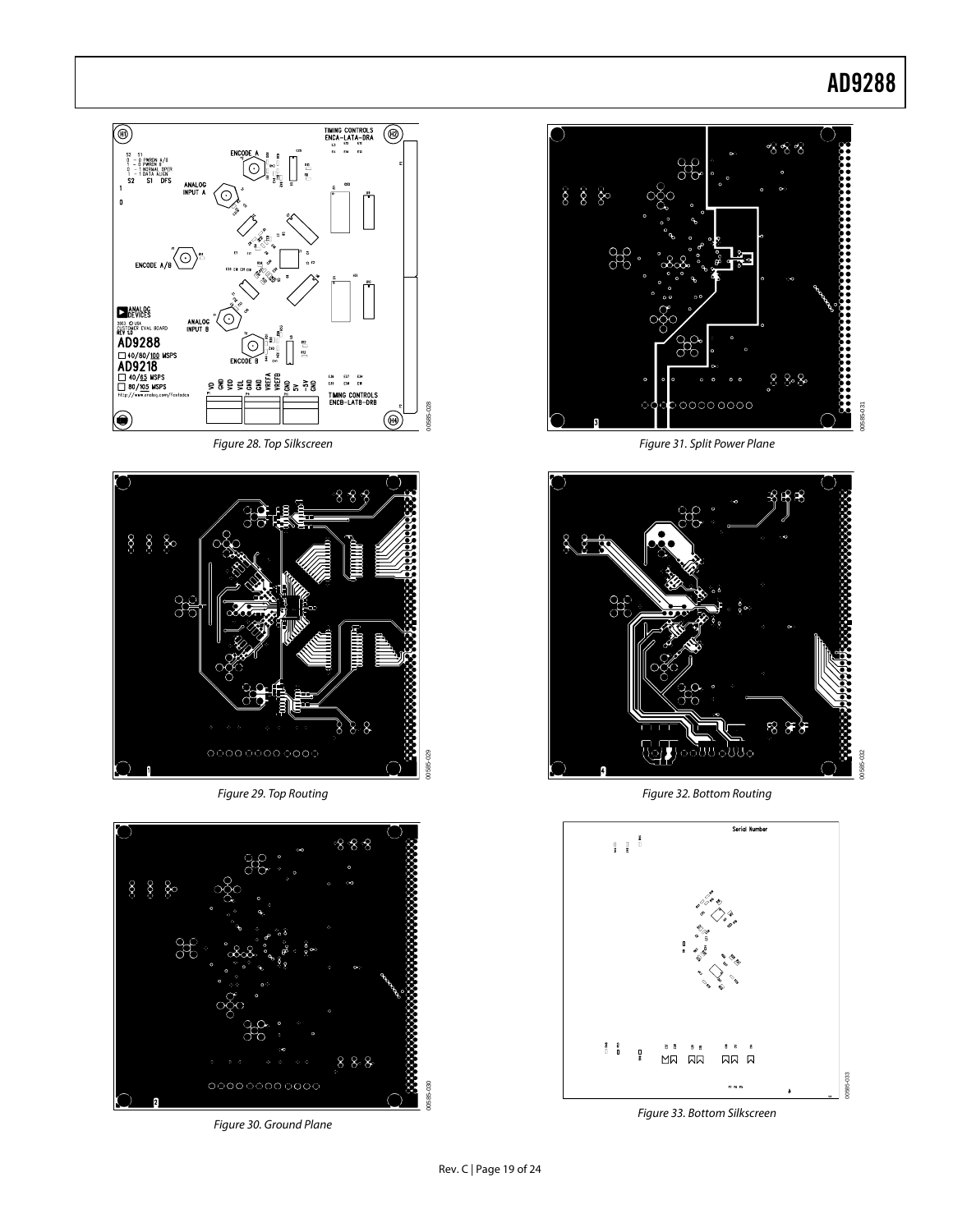### <span id="page-19-0"></span>**TROUBLESHOOTING**

If the board does not seem to be working correctly, try the following:

- Verify power at the IC pins.
- Check that all jumpers are in the correct position for the desired mode of operation.
- Verify that  $V_{REF}$  is at 1.23 V.
- Try running Encode clock and analog inputs at low speeds (20 MSPS/1 MHz) and monitor LCX821 outputs, DAC outputs, and ADC outputs for toggling.

The AD9218/AD9288 evaluation board is provided as a design example for customers of Analog Devices, Inc. ADI makes no warranties, express, statutory, or implied, regarding merchantability or fitness for a particular purpose.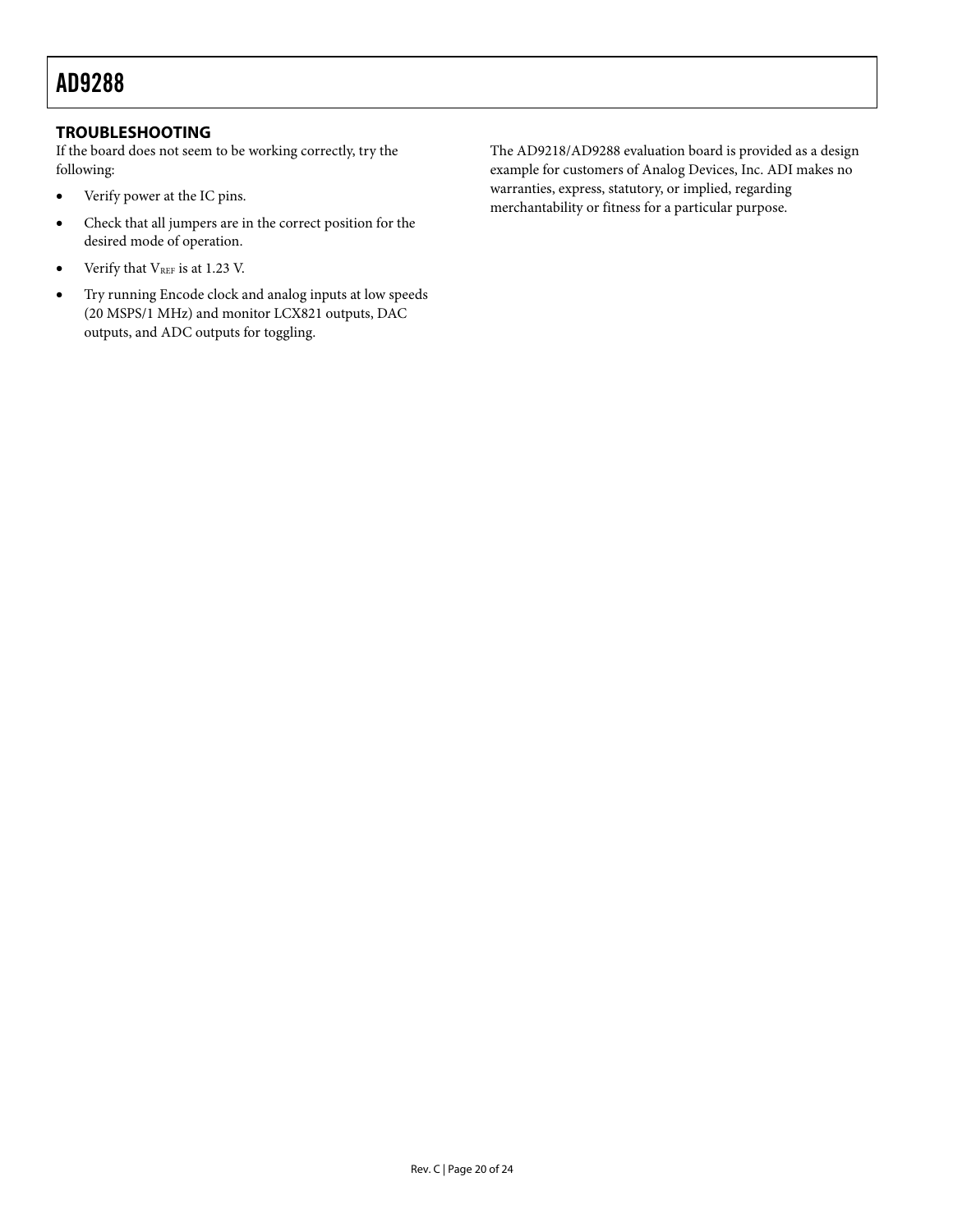## <span id="page-20-0"></span>OUTLINE DIMENSIONS



Figure 34. 48-Lead Low Profile Quad Flat Package [LQFP] (ST-48) Dimensions shown in millimeters

### **ORDERING GUIDE**

| Model                      | <b>Temperature Range</b>           | <b>Package Description</b>            | <b>Package Options</b> |
|----------------------------|------------------------------------|---------------------------------------|------------------------|
| AD9288BST-40               | $-40^{\circ}$ C to $+85^{\circ}$ C | 48-Lead Low Profile Quad Flat Package | ST-48                  |
| AD9288BSTZ-40 <sup>1</sup> | $-40^{\circ}$ C to $+85^{\circ}$ C | 48-Lead Low Profile Quad Flat Package | $ST-48$                |
| AD9288BSTZRL-401           | $-40^{\circ}$ C to $+85^{\circ}$ C | 48-Lead Low Profile Quad Flat Package | $ST-48$                |
| AD9288BST-80               | $-40^{\circ}$ C to $+85^{\circ}$ C | 48-Lead Low Profile Quad Flat Package | $ST-48$                |
| AD9288BSTZ-801             | $-40^{\circ}$ C to $+85^{\circ}$ C | 48-Lead Low Profile Quad Flat Package | $ST-48$                |
| AD9288BST-100              | $-40^{\circ}$ C to $+85^{\circ}$ C | 48-Lead Low Profile Quad Flat Package | $ST-48$                |
| AD9288BSTZ-1001            | $-40^{\circ}$ C to $+85^{\circ}$ C | 48-Lead Low Profile Quad Flat Package | ST-48                  |
| AD9288/PCB                 |                                    | <b>Evaluation Board</b>               |                        |

<span id="page-20-2"></span> $1 Z = Pb$ -free part.

<span id="page-20-1"></span> $\overline{a}$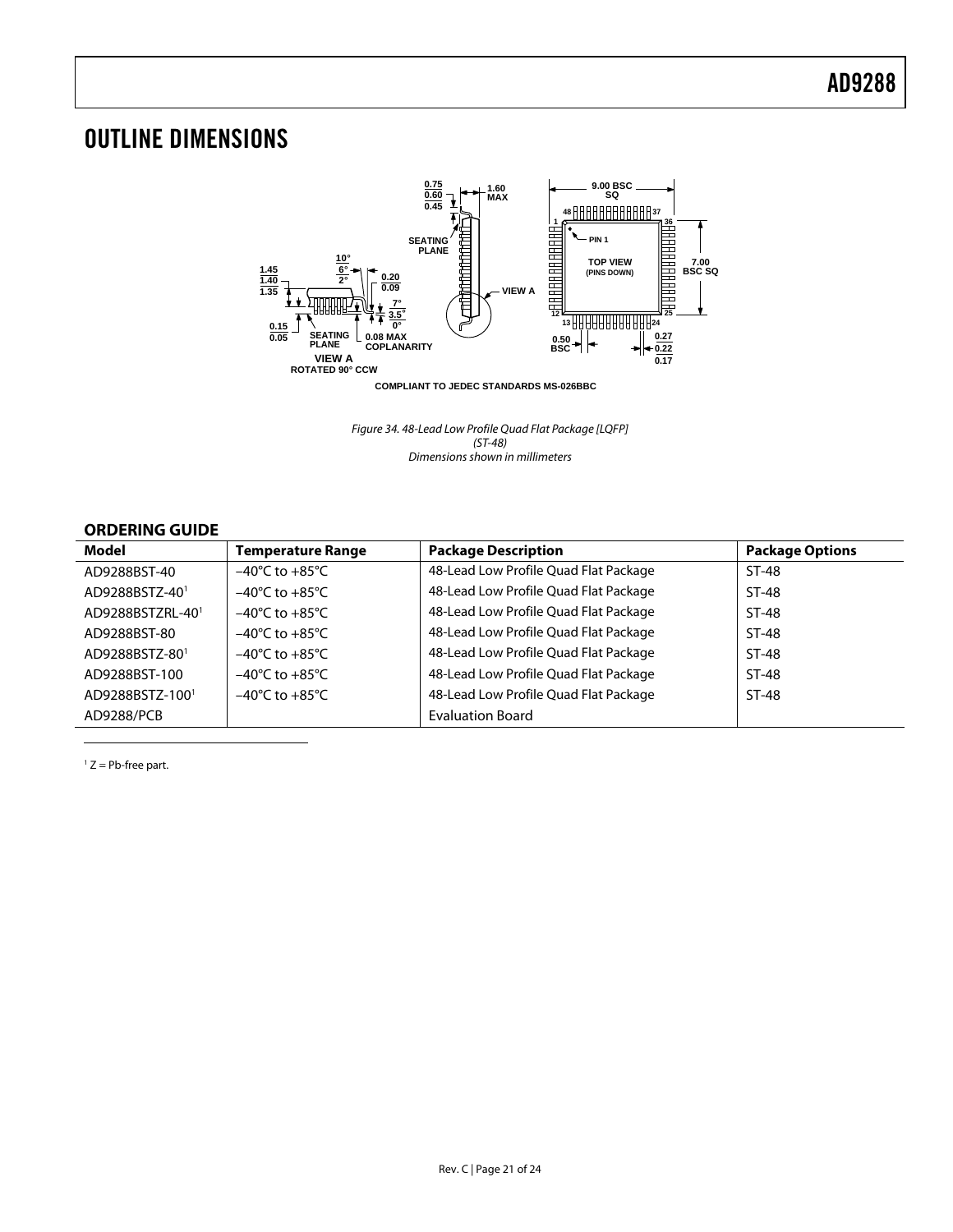## **NOTES**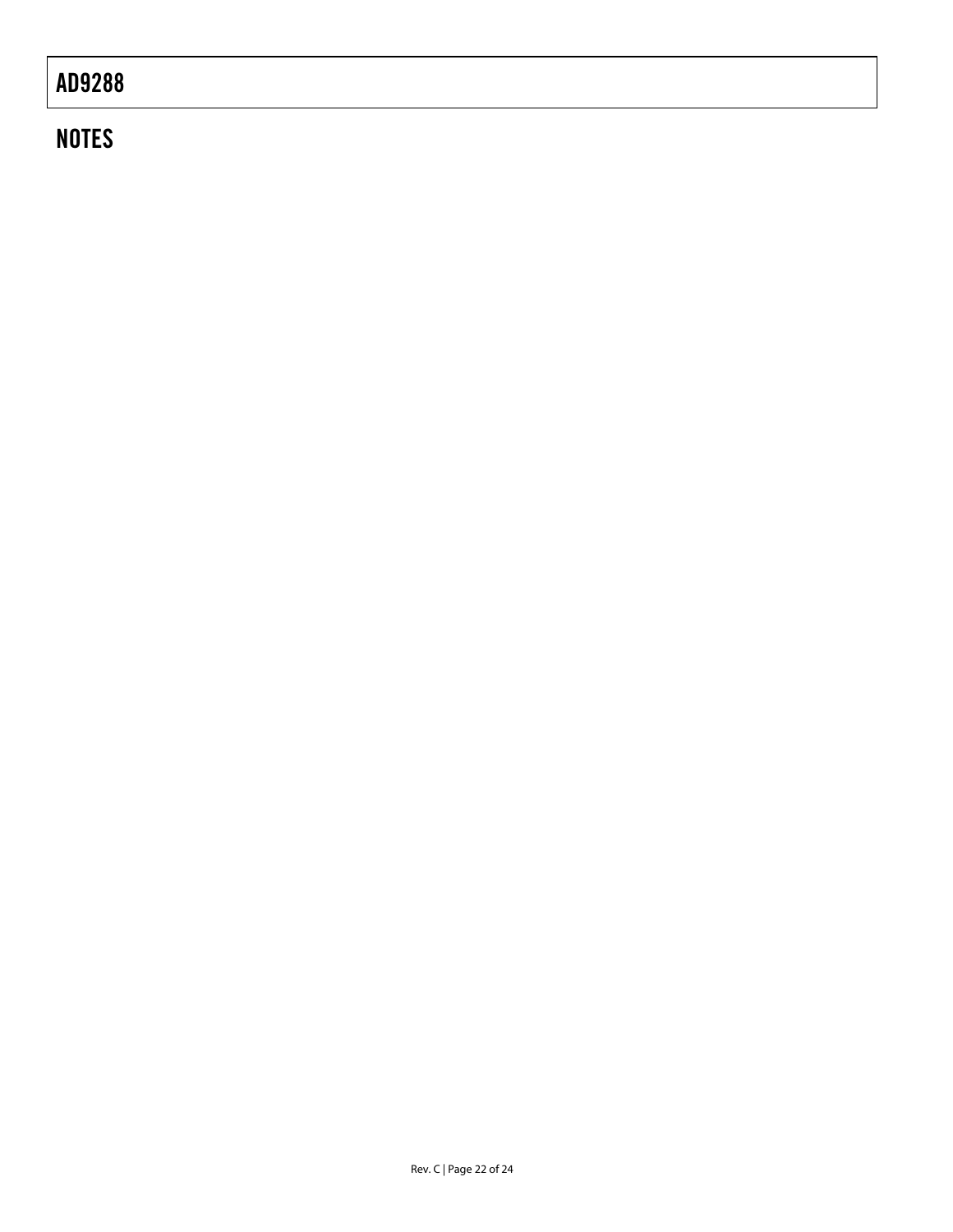## **NOTES**